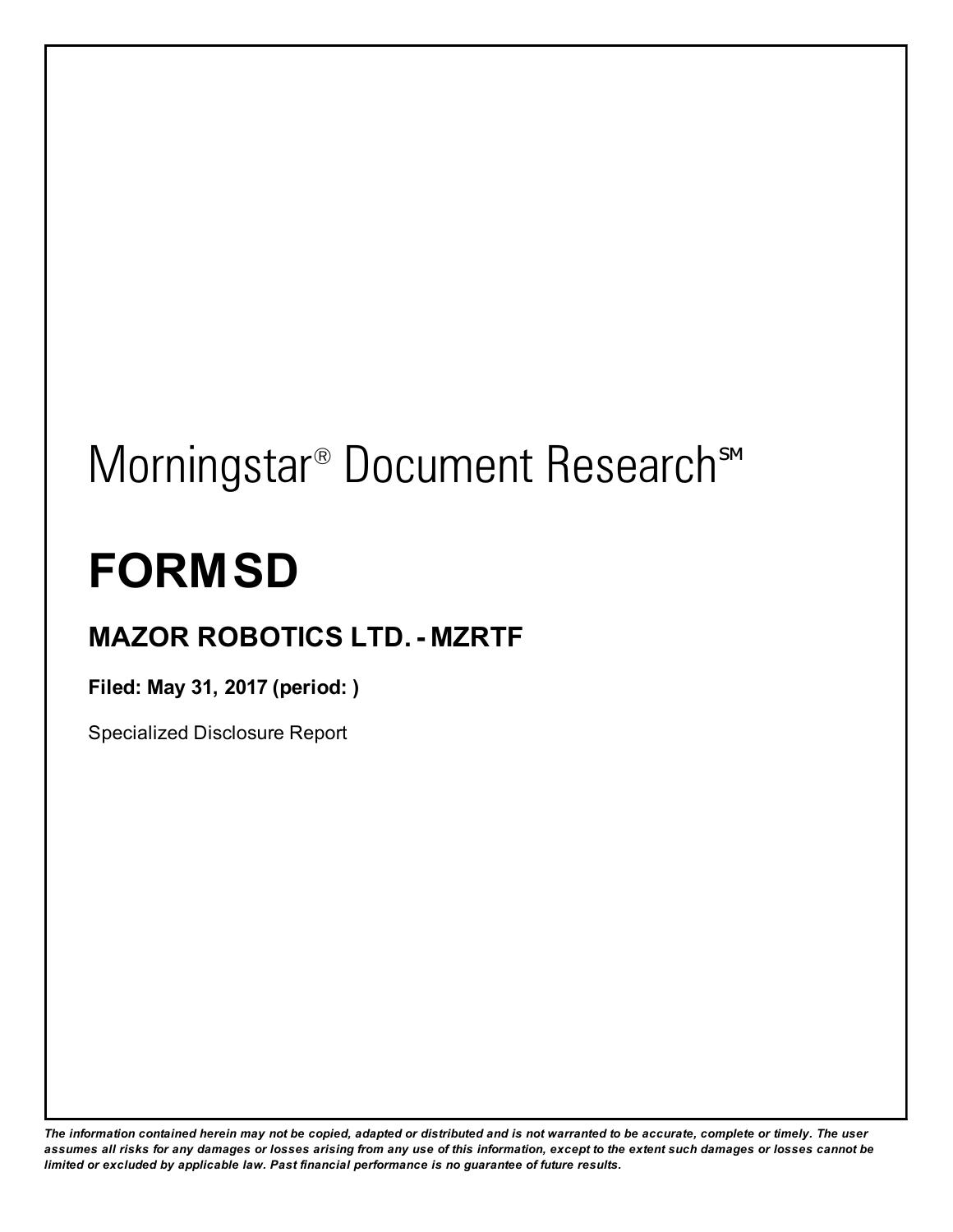# **UNITED STATES SECURITIES AND EXCHANGE COMMISSION**

**Washington, D.C. 20549**

# **Form SD**

### **SPECIALIZED DISCLOSURE REPORT**

# **Mazor Robotics Ltd.**

(Exact Name of Registrant as Specified in Charter)

(State or Other Jurisdiction of Incorporation or Organization)

**State of Israel 001-35920 Not Applicable** (Commission File Number) (IRS Employer Identification No.)

**5 Shacham Street North Industrial Park, Caesarea 3088900, Israel** (Address of Principal Executive Offices)

(Zip Code)

**(972)4-**

**Ran Grinshtein 6187131** (Name and telephone number, including area code, of the person to contact in connection with this report.)

Check the appropriate box to indicate the rule pursuant to which this form is being filed, and provide the period to which the information in this form applies:

☒ Rule 13p-1 under the Securities Exchange Act (17 CFR 240.13p-1) for the reporting period from January 1 to December 31, 2016.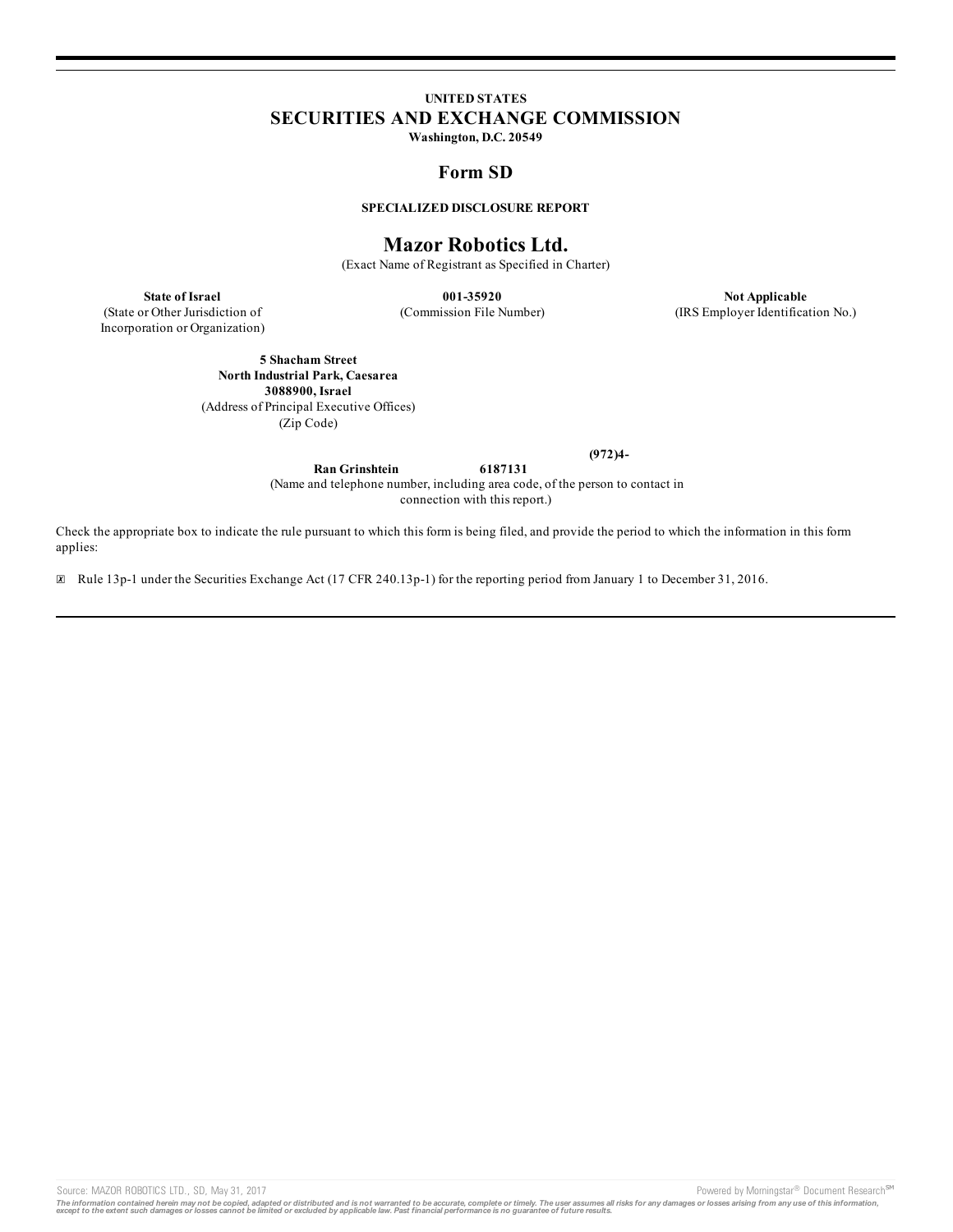#### **Section 1 - Conflict Minerals Disclosure**

#### Item 1.01 Conflict Minerals Disclosure and Report

Mazor Robotics Ltd. (the "Company") has filed a Conflict Minerals Report for the year ended December 31, 2016 with the Securities and Exchange Commission (the "SEC"). The Company evaluated its current products and determined that certain products the Company manufactures or contracts to manufacture contain "conflict minerals" as defined in applicable SEC rules. The Company is filing this Form SD along with a Conflict Minerals Report to disclose the process it used to determine the source of the conflict minerals utilized in the manufacture of its products.

Item 1.02 Exhibit

In accordance with Rule 13p-1 under the Securities Exchange Act of 1934, a copy of Mazor Robotics Ltd.'s Conflict Minerals Report for the calendar year ended December 31, 2016 is filed herewith as Exhibit 1.01 and is available at www.Mazorrobotics.com (see Corporate Governance on the Investors Relations page). Information on the Company's website shall not be deemed to be a part of, or incorporated into, this Form SD.

#### **Section 2 - Exhibits**

Item 2.01 Exhibits

Exhibit 1.01 - Conflict Minerals Report as required by Items 1.01 and 1.02 of this Form SD.

Source: MAZOR ROBOTICS LTD., SD, May 31, 2017 **Powered by Morningstar<sup>®</sup> Document Research<sup>sM</sup>** 

The information contained herein may not be copied, adapted or distributed and is not warranted to be accurate, complete or timely. The user assumes all risks for any damages or losses arising from any use of this informat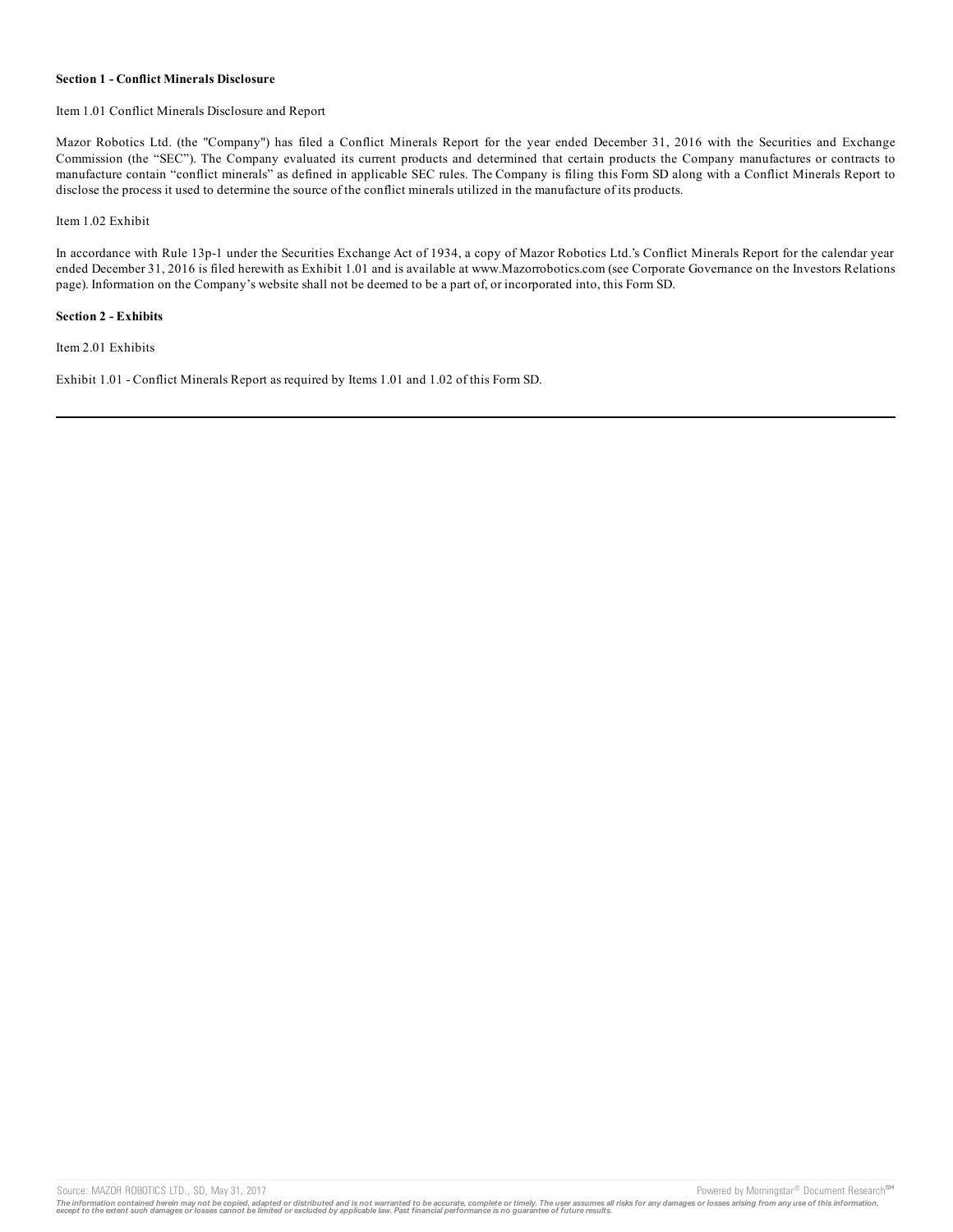#### SIGNATURES

Pursuant to the requirements of the Securities Exchange Act of 1934, the registrant has duly caused this report to be signed on its behalf by the duly authorized undersigned.

Mazor Robotics Ltd. (Registrant)

By: /s/ Eli Zehavi Eli Zehavi Chief Operating Officer May 31, 2017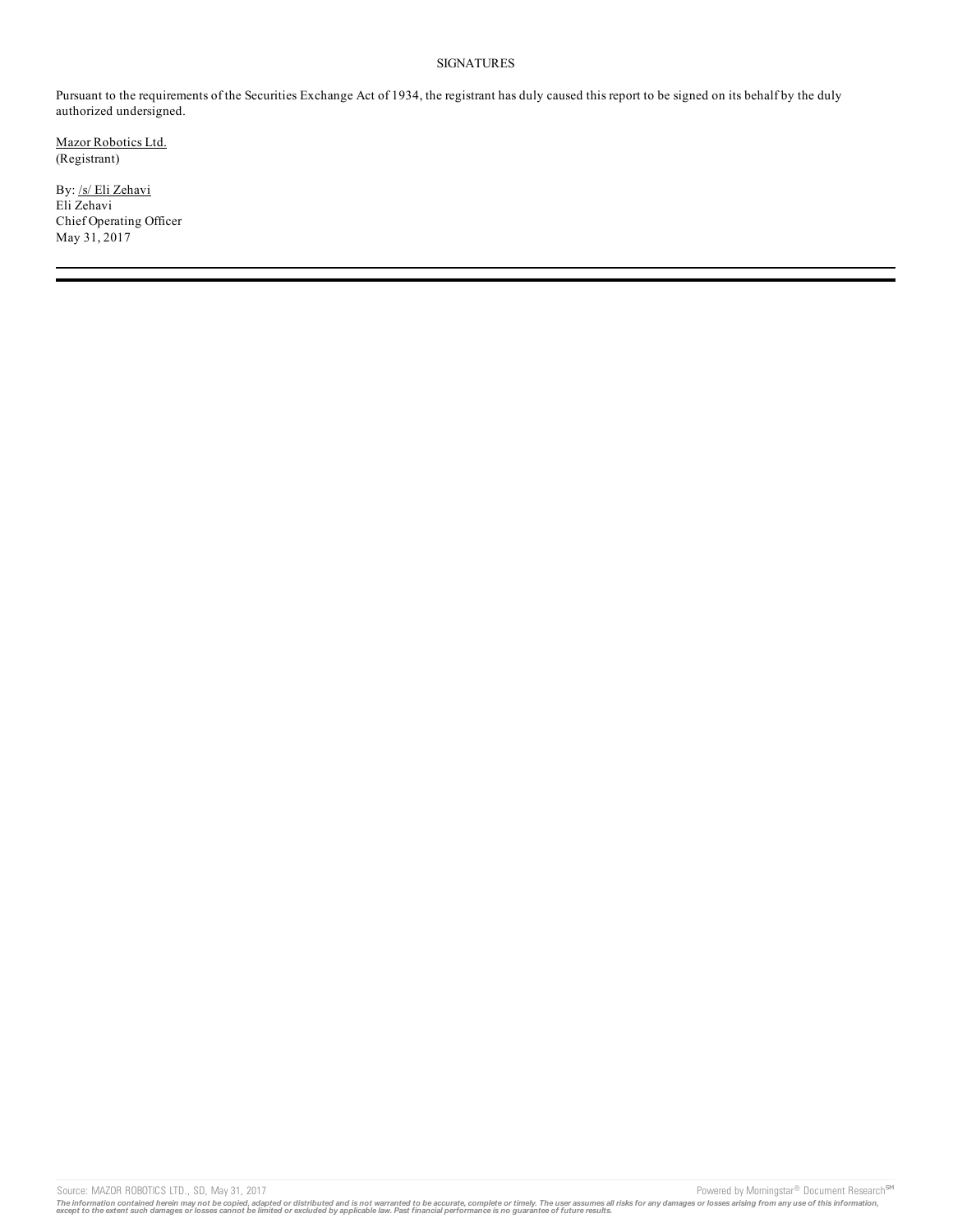#### **Mazor Robotics Ltd. Conflict Minerals Report For The Year Ended December 31, 2016**

This report for the year ended December 31, 2016 is presented to comply with Rule 13p-1 under the Securities Exchange Act of 1934, as amended (the "Rule"). The Rule was adopted by the Securities and Exchange Commission (the "SEC") to implement reporting and disclosure requirements related to Conflict Minerals as directed by the Dodd-Frank Wall Street Reform and Consumer Protection Act of 2010. The Rule imposes certain reporting obligations on SEC registrants whose manufactured products contain Conflict Minerals which are necessary to the functionality or production of their products. "Conflict Minerals" are defined as cassiterite, columbite-tantalite, gold, wolframite, and their derivatives, which are limited to tin, tantalum, tungsten, and gold ("3TG") for the purposes of this assessment.

If a registrant can establish that the Conflict Minerals originated from sources other than the Democratic Republic of the Congo or an adjoining country (the "Covered Countries"), or from recycled and scrap sources, it must disclose its determination, provide a brief description of the inquiry it undertook and the results of the inquiry on Form SD.

If a registrant has reason to believe that any of the Conflict Minerals in their supply chain may have originated in the Covered Countries, or if they are unable to determine the country of origin of those Conflict Minerals, then the issuer must exercise due diligence on the Conflict Minerals' source and chain of custody. The registrant must annually submit a report, Conflict Minerals Report (the "CMR"), as an exhibit to its Form SD to the SEC that includes a description of those due diligence measures.

#### **1. Overview**

This report has been prepared by management of Mazor Robotics Ltd. (herein referred to as "Mazor", "Mazor Robotics", "Company", "we", "us", or "our"). The information includes the activities of Mazor's wholly owned subsidiaries.

We engage in the development, production and marketing of innovative medical devices for supporting surgical procedures in the fields of orthopedics and neurosurgery. We operate in the fields of image guided surgery and computer-assisted surgery enabling the use of surgical instruments with high precision and minimal invasiveness and aiming to simplify complex and minimally-invasive surgical procedures. We believe that our portfolio of products, including the recently launched Mazor X Surgical Guidance System (the "Mazor X"), and the Renaissance® Surgical Guidance System (the "Renaissance" and together with the Mazor X, the "Products"), are transforming spine surgery from freehand procedures to highly accurate, state-of-the-art, guided procedures that raise the standard of care with better clinical results.

Our customers are mainly comprised of hospitals, medical centers, academic centers and medical device distributors. We sell our Products and services in the United States through our direct sales force, and in most other territories, we mainly sell our Products using third-party distributors.

Mazor is committed to the highest ethical standards and to conducting its business with the highest level of integrity, as defined in our Code of Business Conduct and Ethics. We strive to source materials from companies that share our values around human rights, ethics and environmental responsibility. We conducted an analysis of our Products and found the presence of 3TG materials. Therefore, the Products that we manufacture are subject to the reporting obligations of the Rule.

Source: MAZOR ROBOTICS LTD., SD, May 31, 2017 **Powered by Morningstar<sup>®</sup> Document Research<sup>sM</sup>**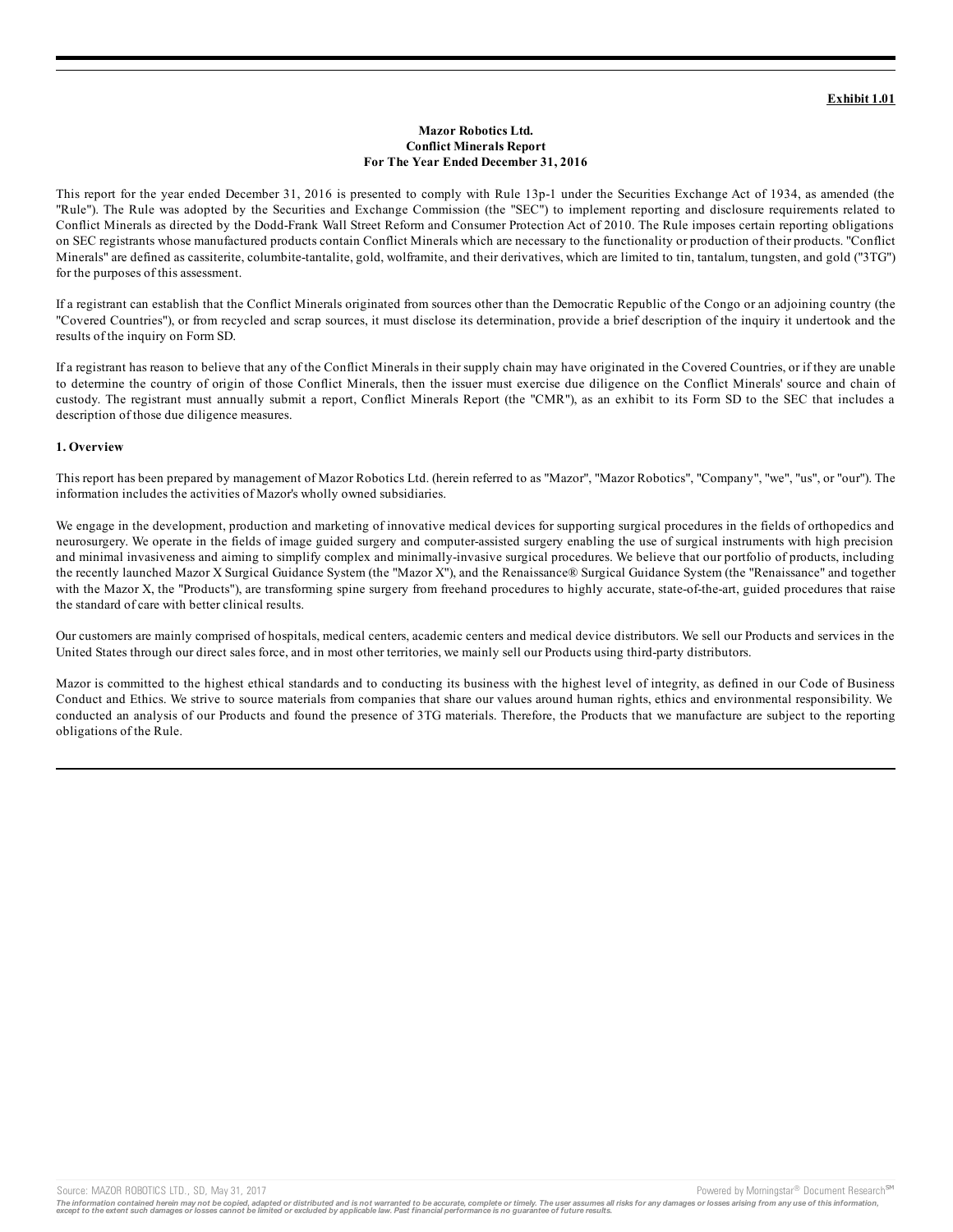#### **2. Supply Chain Overview**

Mazor does not purchase Conflict Minerals directly from mines, smelters or refiners, and tracing these minerals to their sources is a challenge that requires us to rely on suppliers and manufacturers ("Suppliers") in the efforts to achieve supply chain transparency, including obtaining information regarding the origin of the Conflict Minerals. Our Suppliers are expected to provide the 3TG sourcing information to us per our Conflict Minerals Policy.

#### **3. Reasonable Country of Origin Inquiry (RCOI)**

We performed an internal assessment and prioritized the list of Suppliers to approach. In the first step we conducted a comprehensive analysis of our Products components and identified potential 3TG Suppliers ("Potential 3TG Suppliers"). We contacted the identified Potential 3TG Suppliers to further investigate the possibility of 3TG minerals presence within our Products. We identified 92 Potential 3TG Suppliers whose products can potentially include 3TG.

We believe that implementing the OECD guidelines and using the Conflict-Free Sourcing Initiative ("CFSI") template to gather information from smelters and refiners are currently the best known efforts to obtain mine and country of origin information.

Due to the size of the company, the breadth, the complexity of our Products and the dynamic nature of our supply chain, it is challenging to identify the source and origin of the 3TG incorporated in our Products. The manufacturing process for Mazor's Products is significantly removed from the mining, smelting and refining of Conflict Minerals, therefore, we must rely on our direct Suppliers to assist us in obtaining information regarding the origin of the Conflict Minerals. We reached out to those Suppliers through letters and questionnaires designed to explain the relevant SEC requirements and Mazor's due diligence expectations as well as refer them to online training materials and instructions. Suppliers were asked to provide us with information regarding 3TG and smelters using the Conflict Minerals Reporting Template ("CMRT") developed by the CFSI.

We engaged with a global third-party service provider to compile the survey results, we reviewed the responses that we received and followed up on what we perceived as inconsistent, incomplete, or inaccurate responses, as well as sent reminders to Suppliers who did not respond to our requests for information. We received response from 47 Suppliers who represent 51% of our Potential 3TG Suppliers.

Based on information obtained, and taking into account the complexities of our supply chain, we do not have sufficient information from our Suppliers to determine the country of origin of the conflict minerals used in our Products or the facilities used to process those conflict minerals. Therefore, we cannot exclude the possibility that some of these conflict minerals may have originated in the Covered Countries and are not from recycled or scrap sources.

Based on this result, Mazor undertook due diligence on the source and chain of custody of the Conflict Minerals that were necessary to the functionality or production of its Products during 2016. There is significant overlap between our RCOI efforts and our due diligence measures performed.

Source: MAZOR ROBOTICS LTD., SD, May 31, 2017 **Provided by Morningstar® Document Research** structure and the second structure of the second structure of the second structure of the second structure of the second structure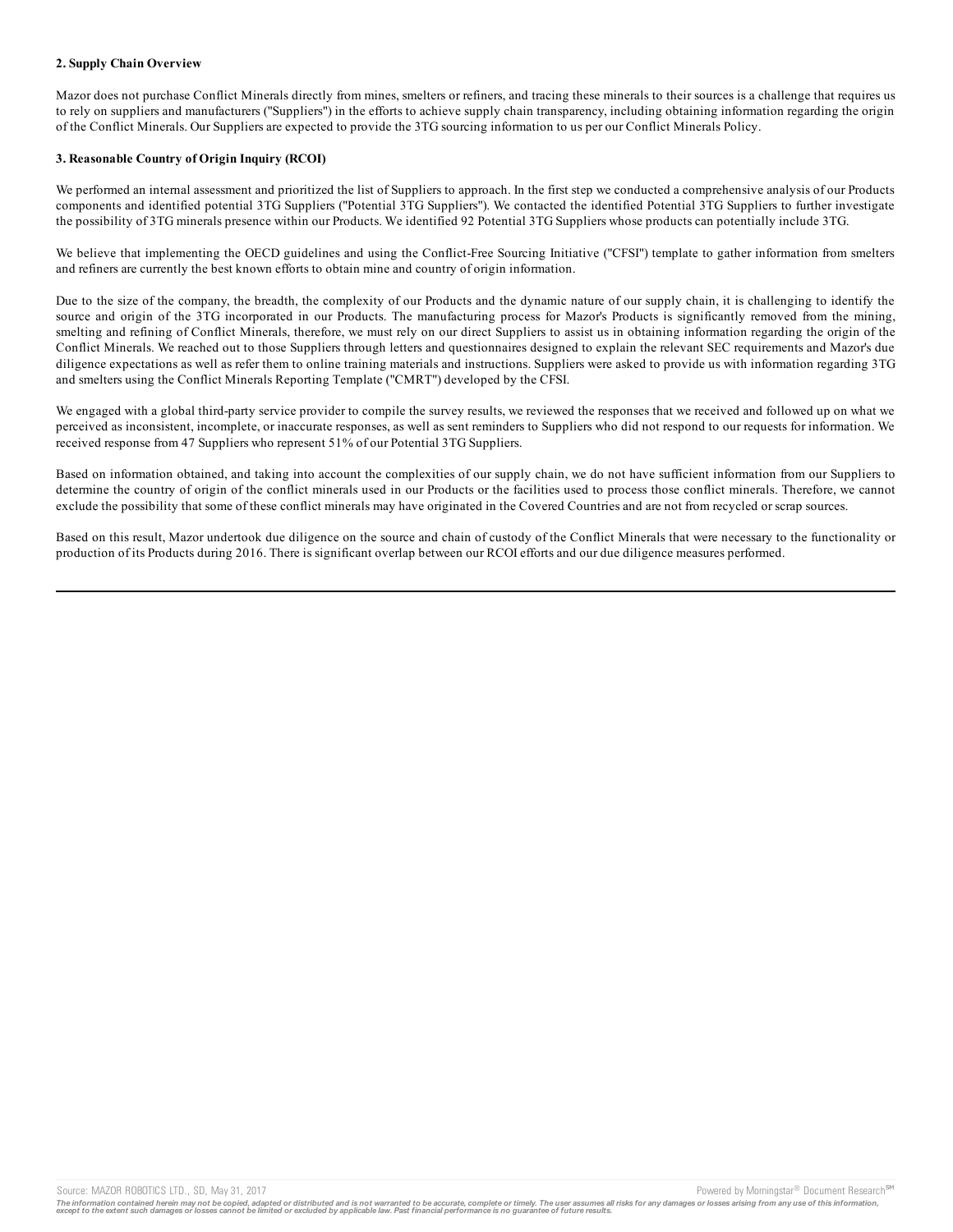#### **4. Due Diligence Program**

#### **4.1. Design of Our Due Diligence and Description of the Due Diligence Process**

Our due diligence processes and efforts have been designed and developed in conjunction with The Organization for Economic Co-operation and Development ("OECD") Due Diligence Guidance for Responsible Supply Chains of Minerals from Conflict-Affected and High-Risk Areas ("OECD Guidance") and the related supplements for gold and for tin, tantalum and tungsten. That includes the following measures:

Step 1: Establish Strong Company Management Systems;

Step 2: Identify and Assess Risk in the Supply Chain;

Step 3: Design and Implement Strategy to Respond to Risks;

Step 4: Carry Out Independent Third Party Audit of Supply Chain Due Diligence at Identified Point in the Supply Chain; and

Step 5: Report Annually on Supply Chain Due Diligence.

#### **4.2. Due Diligence Process**

#### **4.2.1. Establish Strong Company Management Systems**

Our Conflict Minerals due diligence process includes: the development of a Conflict Minerals Policy, establishment of governance structures with cross functional team members and senior executives, communication to, and engagement of, Suppliers, due diligence compliance process and measurement and record keeping and escalation procedures. We report from time to time to the Audit Committee of the Board of Directors with respect to our due diligence process and compliance obligations**.**

#### **4.2.1.1. Conflict Minerals Policy**

Mazor believes that ethical business conduct is critical to its operations and therefore has established a Code of Business Conduct and Ethics. Mazor is concerned that the trade of conflict minerals mined in the Covered Countries may be fueling human rights atrocities in the region. Therefore, Mazor has adopted a Conflict Minerals Policy. As described in the policy, Mazor is striving to source materials from companies that share our values around human rights, ethics and environmental responsibility. We expect our Suppliers to comply with our Conflict Mineral Policy. The Policy is available on the Company's website at www.MazorRobotics.com under "Investor Relations\ Corporate Governance".

#### **4.2.1.2. Management Systems and internal team**

Mazor has created a Conflict Minerals taskforce and engaged with an external consultant to ensure compliance with the Rule. Our taskforce led by our Chief Operations Officer ("COO"), Chief Financial Officer ("CFO"), and a team of subject matter experts from relevant functions such as purchasing and manufacturing. The taskforce is in-charge of ongoing communication with the Potential 3TG Suppliers, to obtain Conflict Minerals evaluation results, to perform the required procedures to ensure that the responses received from our Suppliers are adequate in light of the Rule and to deal with all issues that are to be addressed according to ROCI and the due diligence program.

#### **4.2.1.3 Control systems**

We utilize the CFSI reporting template to collect data and information from our Suppliers in order to identify the 3TG origin in our supply chain. We also engage with a global third party service provider to assist us with the identification of the smelters and refiners which process the 3TG in our Products. Mazor has established our due diligence compliance process and set forth documentation and record maintenance mechanism to ensure the retaining of relevant documentation in a structured electronic database, for 5 years.

Source: MAZOR ROBOTICS LTD., SD, May 31, 2017 Powered by Morningstar® Document Research Street by Morningstar® Document Research Street by Morningstar® Document Research Street by Morningstar® Document Research Street by M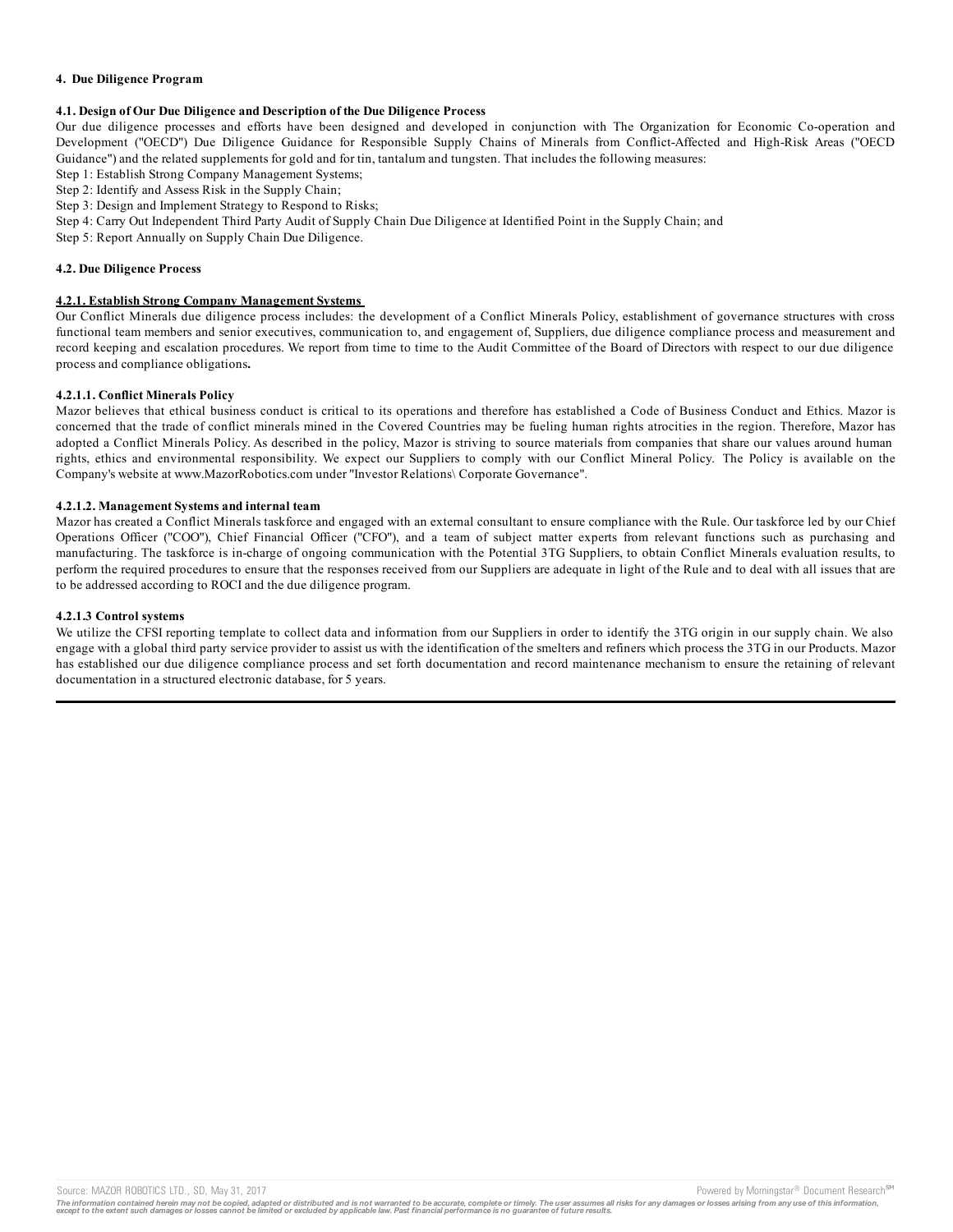#### **4.2.1.4 Supplier Engagement**

We sent letters informing the Suppliers that Mazor is subject to the Rule, advised them of Mazor's commitment to responsible sourcing of minerals, and indicated that their cooperation in the due diligence efforts is expected, including by completion of the CMRT. We have also engaged with a global third party service provider to facilitate training and outreach to Suppliers, as well as to conduct, collect, validate and archive Supplier responses. We are in a process of implementing conflict minerals clause that requires Suppliers to provide us with information about the source of 3TG in the products they provide us.

#### **4.2.1.5 Grievance Mechanism**

Our Conflict Minerals Policy is available to the public on our website and provides the contact details for reporting concerns or seeking guidance regarding our Conflict Minerals program.

#### **4.2.2. Identify and assess risk in the supply chain**

As described above, we identified through a comprehensive analysis of our Products 92 Potential 3TG Suppliers. We reached out to those Suppliers through letters and questionnaires designed to explain the relevant SEC requirements and Mazor's due diligence expectations as well as refer them to online training materials and instructions. Suppliers were asked to provide us with information regarding 3TG and smelters using the CMRT. We received responses from 47 Suppliers. We compared the information provided therein with the CFSI Conflict Free smelter list.

#### **4.2.3. Design and Implement Strategy to Respond to Risks**

Each CMRT received from our Suppliers was entered into a database maintained by a global third party service provider and reviewed. For non-responsive Suppliers or Suppliers which provided unclear or incomplete responses, an escalation process was used in order to obtain complete and accurate required information, sometimes requiring multiple telephone and/or email contacts to further the data collection process. Potential 3TG Suppliers that were identified as possibly sourcing 3TG not from smelters designated as conflict free according to CFSI, were contacted and required to provide a corrective action plan. We are communicating to all of our Suppliers the importance of compliance and have a Conflict Minerals management program in place to collect, analyze, store and monitor the results of our inquires. Our COO and CFO are briefed about the results of our due diligence efforts on a timely basis.

#### **4.2.4. Carry Out Independent Third Party Audit of Supply Chain Due Diligence**

Mazor does not have direct sourcing relationships with Conflict Mineral smelters or refiners. Where possible, we have relied on third-party assurances and certifications, such as the CFSI's Conflict Free Smelter Program ("CFSP").

#### **4.2.5. Report Annually on Supply Chain Due Diligence**

Our Conflict Mineral annual report is available on the Company's website at www.MazorRobotics.com under "Investor Relations\ Corporate Governance" and is filed with the SEC.

Source: MAZOR ROBOTICS LTD., SD, May 31, 2017 Powered by Morningstar® Document Research Street by Morningstar® Document Research Street by Morningstar® Document Research Street by Morningstar® Document Research Street by M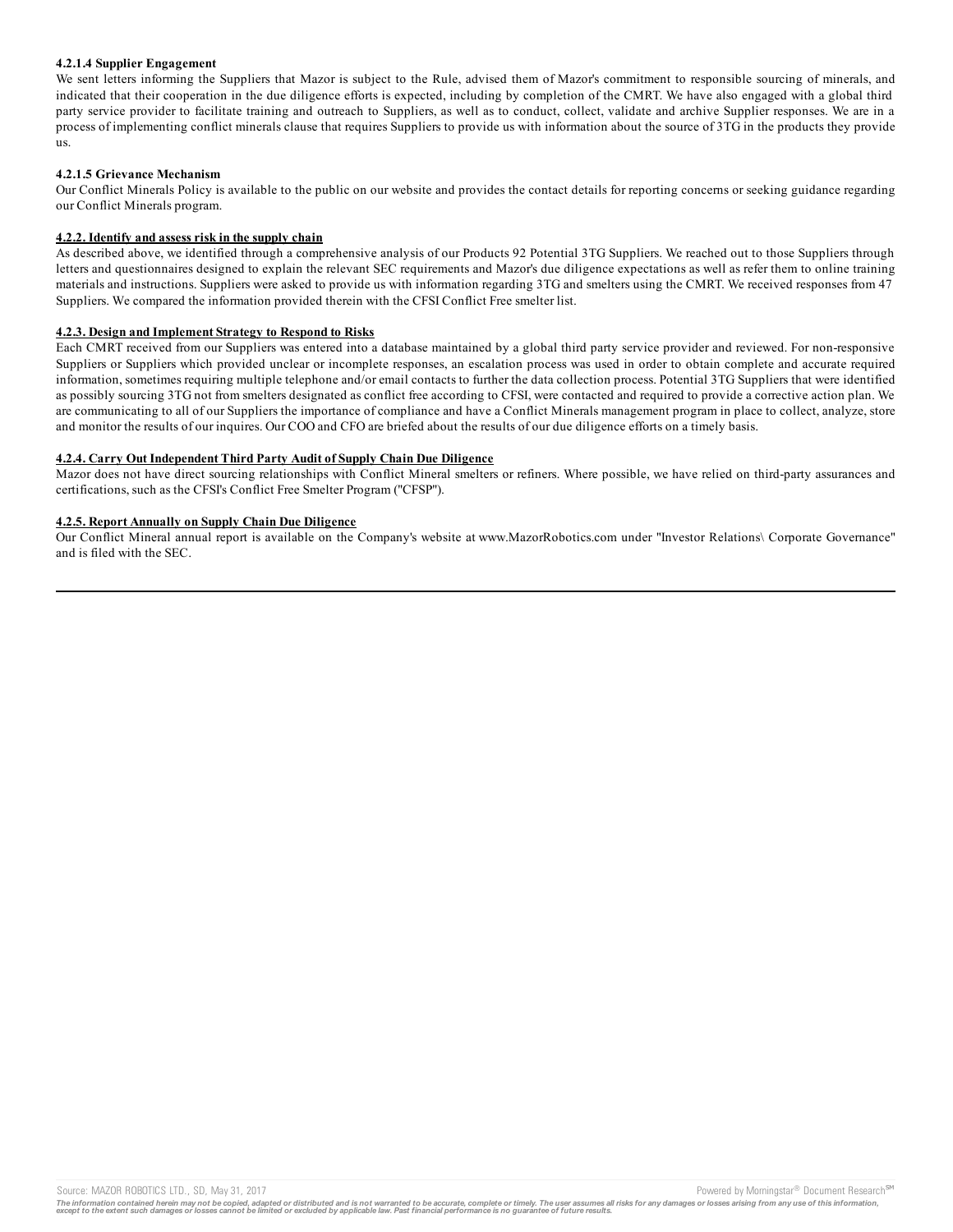#### **5. Results of Assessment:**

#### **5.1. Survey Responses**

As indicated above, the Products that we manufacture, or contract to manufacture, are highly complex, and typically contain thousands of components from many Suppliers. Since there are generally multiple tiers between the mines that extract Conflict Minerals and our Suppliers, we relied on our Suppliers to provide information on the origin of the Conflict Minerals contained in components supplied to us.

Most of our Suppliers were unable to provide information at product level, and therefore Mazor cannot clearly identify the source of origin of the 3TG included in its products.

Based on information provided by our Potential 3TG Suppliers as well as by CFSI, the results of our due diligence investigations as of the date of this Report are as follows:

Based on the information we received from these Suppliers, we identified 316 smelters, of which 261 smelters or refiners, or 83%, have been certified as Conflict Free by the CFSI, or have been engaged in an audit process ("Active"). We have identified 2 smelters that were not designated as conflict free by the CFSI, from the Covered Countries. As of the date of this report, one of those smelters no longer operates. We are in communication with our supplier regarding the other smelter and are still under valuation.

Based on the information provided by the relevant Suppliers as well as by CFSI, as of the date of this Report, the facilities that may have been used to process the Conflict Minerals in our Products may include the smelters and refiners listed in Annex I below.

Based on the information provided by the relevant Suppliers as well as by CFSI, as of the date of this Report, the mine countries of origin of the Conflict Minerals contained in our Products may include one or more of the countries listed in Annex II below.

Please note that information gathered from Mazor's Suppliers is not on a continuous, real-time basis, and that, since the information comes from direct and secondary Suppliers and independent third party audit programs, Mazor can only provide reasonable (not absolute) assurance regarding the source and chain of custody of the necessary Conflict Minerals.

#### **6. Continuous Improvement Efforts to Mitigate Risk**

As we move forward with our due diligence program, we intend to enhance Supplier communication, training process to improve due diligence data accuracy and completion. We will consider taking the following steps to improve the due diligence that we conduct to further mitigate any risk that the Conflict Minerals in our Products could benefit armed groups in the Covered Countries:

- a. Periodically engage with Suppliers to attempt to increase the response rate to our inquiries and to improve the accuracy of the Supplier responses, including responses that were identified as incomplete, inconsistent or inaccurate.
- b. Subject to the Rule, continue to conduct and report annually on supply chain due diligence for the applicable Conflict Minerals.
- c. Validate Supplier responses regarding smelters and refiners using information collected from reliable industry certification programs.

Source: MAZOR ROBOTICS LTD., SD, May 31, 2017 **Provided by Morningstar® Document Research** structure and the second structure of the second structure of the second structure of the second structure of the second structure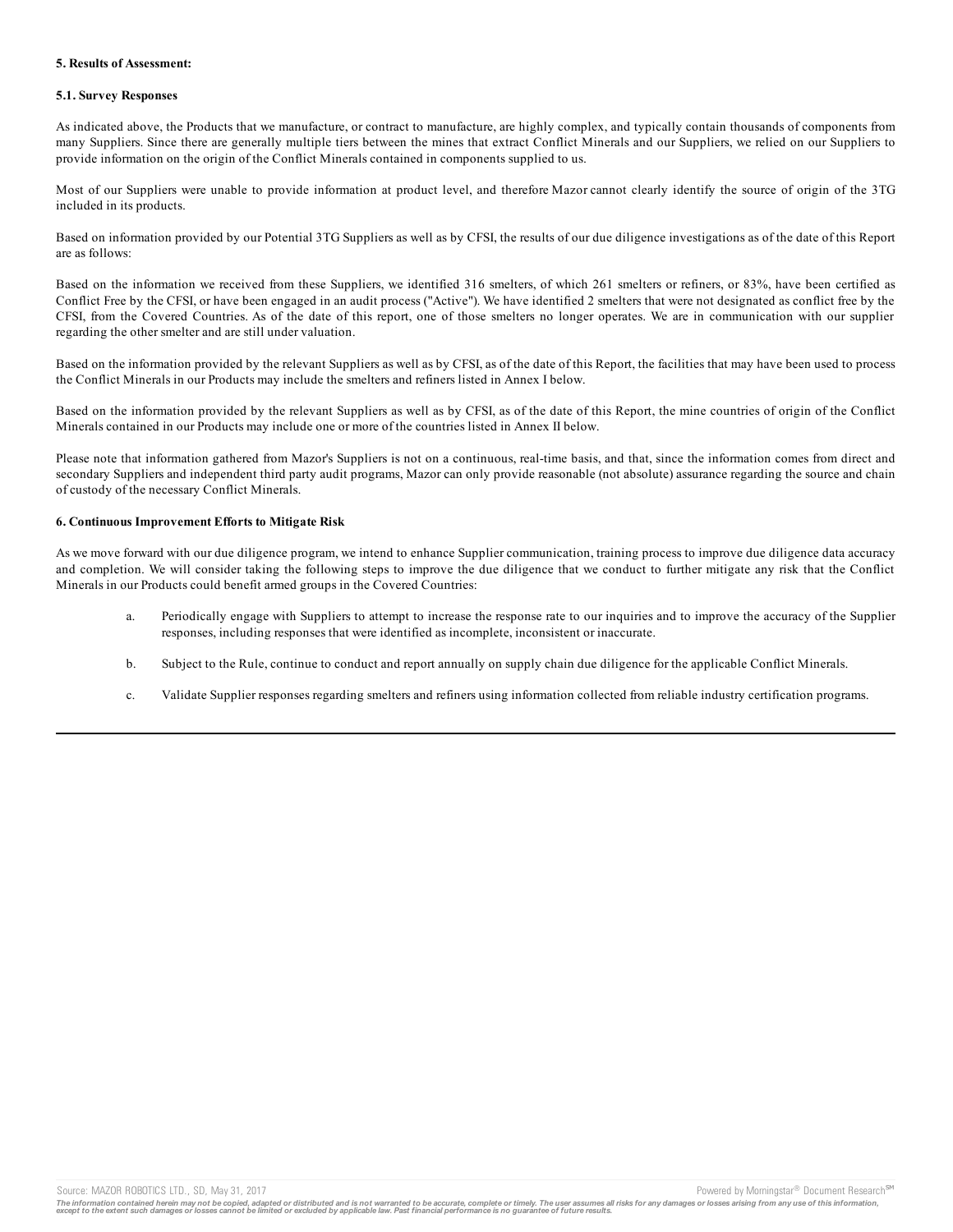- d. Continue to compare smelters and refiners identified by our supply chain survey against lists of facilities that have received a third-party "conflict free" designation in order to track those that have not received such a designation.
- e. Continue to report to management on the findings of our supply chain risk assessment.

#### **Caution Concerning Forward-Looking Statements**

Any statements contained in this report regarding future expectations, beliefs, goals, plans or prospects constitute forward-looking statements within the meaning of the Private Securities Litigation Reform Act of 1995. Further, any statements that are not statements of historical fact (including statements containing the words "believes," "anticipates," "plans," "expects," "may," "will," "would," "intends," "estimates" and similar expressions) should also be considered to be forward-looking statements. The forward-looking statements included herein are based on current expectations and beliefs that involve a number of known and unknown risks and uncertainties. Examples of forward-looking statements in this document include statements relating to our future plans. Forward-looking statements are based on our current expectations and assumptions, which may not prove to be accurate. These statements are not guarantees and are subject to risks, uncertainties and changes in circumstances that are difficult to predict. There are a number of factors that could cause events to differ materially from those indicated by the forward-looking statements in this document, including the risks associated with our Suppliers not cooperating fully or at all with our efforts. Actual outcomes and results may differ materially from these forward-looking statements. As a result, these statements speak only as of the date they are made and we undertake no obligation to update or revise any forward-looking statement, except as required by federal securities laws.

The information contained herein may not be copied, adapted or distributed and is not warranted to be accurate, complete or timely. The user assumes all risks for any damages or losses arising from any use of this informat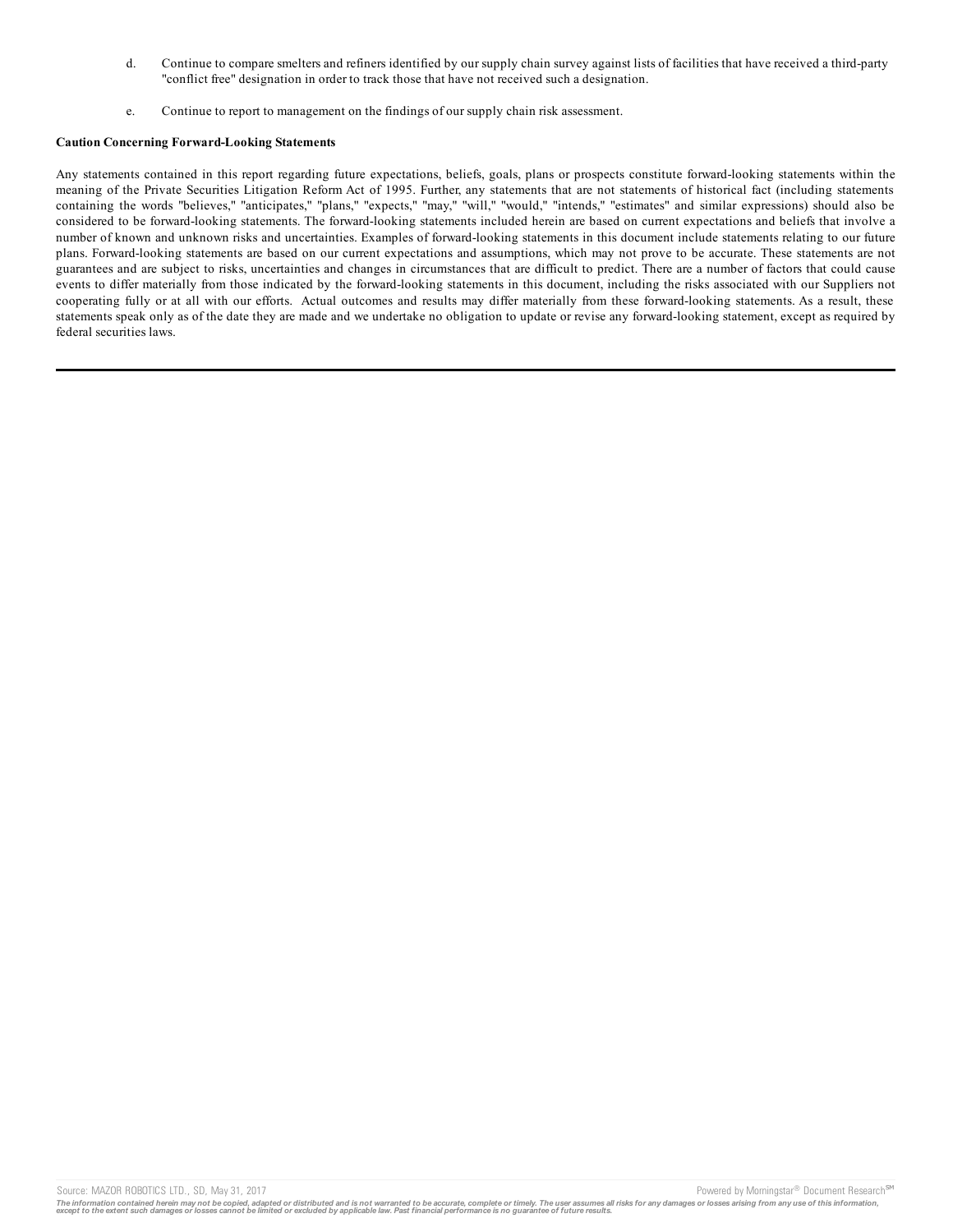## **Annex I - List of identified smelters or refiners**

| <b>Number</b>           | <b>Metal</b> | <b>Smelter Name</b>                                             | <b>Smelter Country</b>      |
|-------------------------|--------------|-----------------------------------------------------------------|-----------------------------|
| $\mathbf{1}$            | Gold         | <b>Bangalore Refinery</b>                                       | <b>INDIA</b>                |
| $\overline{2}$          | Gold         | Modeltech Sdn Bhd                                               | <b>MALAYSIA</b>             |
| $\overline{\mathbf{3}}$ | Gold         | Universal Precious Metals Refining Zambia                       | <b>ZAMBIA</b>               |
| $\overline{\mathbf{4}}$ | Gold         | Sai Refinery                                                    | <b>INDIA</b>                |
| 5                       | Gold         | Gujarat Gold Centre                                             | <b>INDIA</b>                |
| 6                       | Gold         | <b>AURA-II</b>                                                  | UNITED STATES OF AMERICA    |
| $\overline{7}$          | Gold         | <b>AU Traders and Refiners</b>                                  | <b>SOUTH AFRICA</b>         |
| 8                       | Gold         | Ögussa Österreichische Gold- und Silber-<br>Scheideanstalt GmbH | <b>AUSTRIA</b>              |
| $\overline{9}$          | Gold         | WIELAND Edelmetalle GmbH                                        | <b>GERMANY</b>              |
| 10                      | Gold         | SAXONIA Edelmetalle GmbH                                        | <b>GERMANY</b>              |
| 11                      | Gold         | <b>SAAMP</b>                                                    | <b>FRANCE</b>               |
| 12                      | Gold         | Abington Reldan Metals, LLC                                     | UNITED STATES OF AMERICA    |
| 13                      | Gold         | TOO Tau-Ken-Altyn                                               | <b>KAZAKHSTAN</b>           |
| 14                      | Gold         | Korea Zinc Co., Ltd.                                            | KOREA (REPUBLIC OF)         |
| 15                      | Gold         | Tony Goetz NV                                                   | <b>BELGIUM</b>              |
| 16                      | Gold         | Remondis Argentia B.V.                                          | <b>NETHERLANDS</b>          |
| 17                      | Gold         | T.C.A S.p.A                                                     | <b>ITALY</b>                |
| 18                      | Gold         | Sudan Gold Refinery                                             | <b>SUDAN</b>                |
| 19                      | Gold         | Kaloti Precious Metals                                          | <b>UNITED ARAB EMIRATES</b> |
| 20                      | Gold         | <b>Emirates Gold DMCC</b>                                       | <b>UNITED ARAB EMIRATES</b> |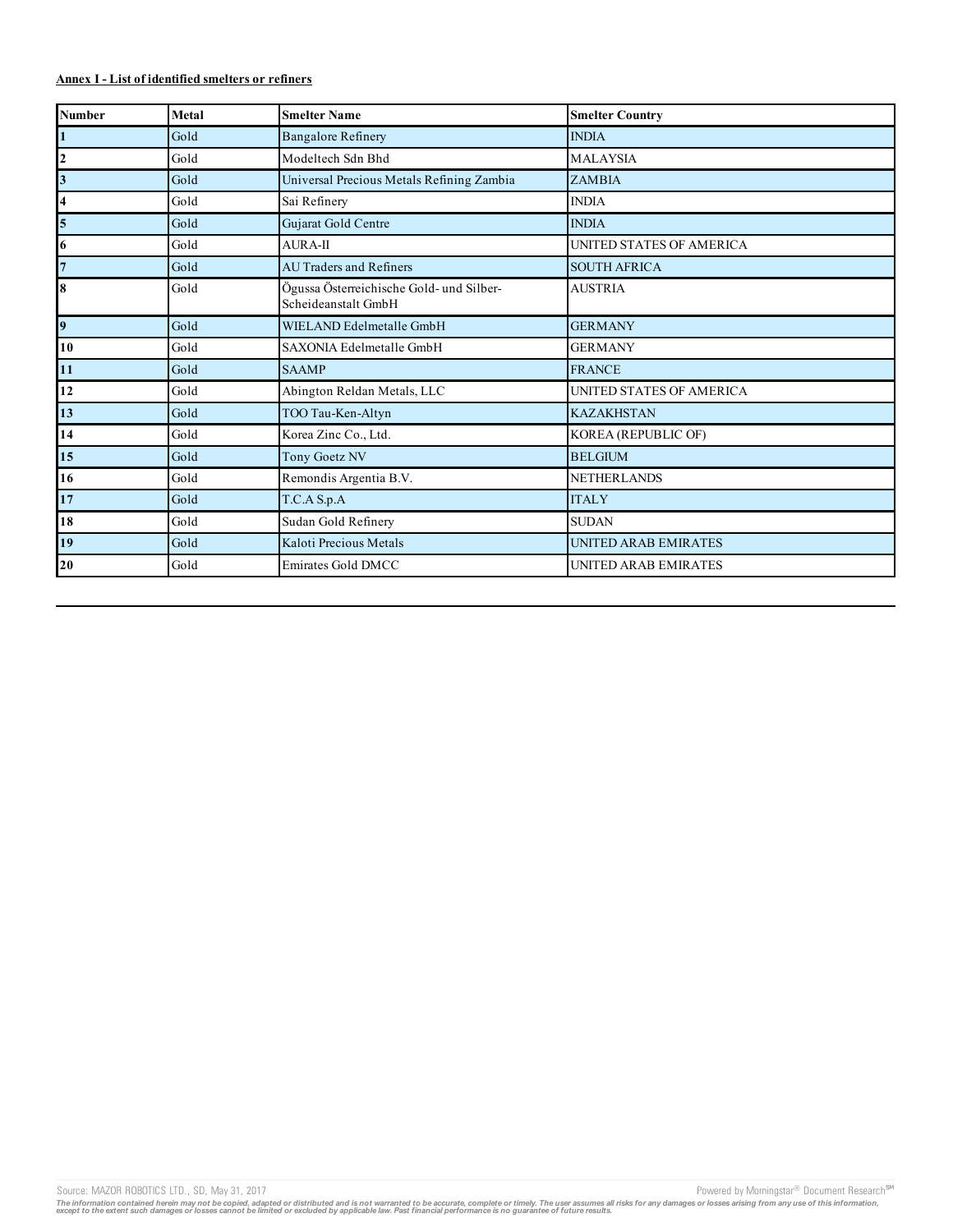| 21 | Gold | Al Etihad Gold Refinery DMCC                           | <b>UNITED ARAB EMIRATES</b> |
|----|------|--------------------------------------------------------|-----------------------------|
| 22 | Gold | Singway Technology Co., Ltd.                           | TAIWAN, PROVINCE OF CHINA   |
| 23 | Gold | Fidelity Printers and Refiners Ltd.                    | <b>ZIMBABWE</b>             |
| 24 | Gold | KGHM Polska Miedź Spółka Akcyjna                       | <b>POLAND</b>               |
| 25 | Gold | Republic Metals Corporation                            | UNITED STATES OF AMERICA    |
| 26 | Gold | MMTC-PAMP India Pvt., Ltd.                             | <b>INDIA</b>                |
| 27 | Gold | Geib Refining Corporation                              | UNITED STATES OF AMERICA    |
| 28 | Gold | Umicore Precious Metals Thailand                       | THAILAND                    |
| 29 | Gold | Guangdong Jinding Gold Limited                         | <b>CHINA</b>                |
| 30 | Gold | Safina a.s.                                            | <b>CZECH REPUBLIC</b>       |
| 31 | Gold | Morris and Watson                                      | <b>NEW ZEALAND</b>          |
| 32 | Gold | Zijin Mining Group Co., Ltd. Gold Refinery             | <b>CHINA</b>                |
| 33 | Gold | Zhongyuan Gold Smelter of Zhongjin Gold<br>Corporation | <b>CHINA</b>                |
| 34 | Gold | Yokohama Metal Co., Ltd.                               | <b>JAPAN</b>                |
| 35 | Gold | YAMAMOTO PRECIOUS METAL CO., LTD.                      | <b>JAPAN</b>                |
| 36 | Gold | Western Australian Mint trading as The Perth Mint      | <b>AUSTRALIA</b>            |
| 37 | Gold | Valcambi S.A.                                          | <b>SWITZERLAND</b>          |
| 38 | Gold | United Precious Metal Refining, Inc.                   | UNITED STATES OF AMERICA    |
| 39 | Gold | Umicore S.A. Business Unit Precious Metals<br>Refining | <b>BELGIUM</b>              |
| 40 | Gold | Umicore Brasil Ltda.                                   | <b>BRAZIL</b>               |
| 41 | Gold | Torecom                                                | <b>KOREA (REPUBLIC OF)</b>  |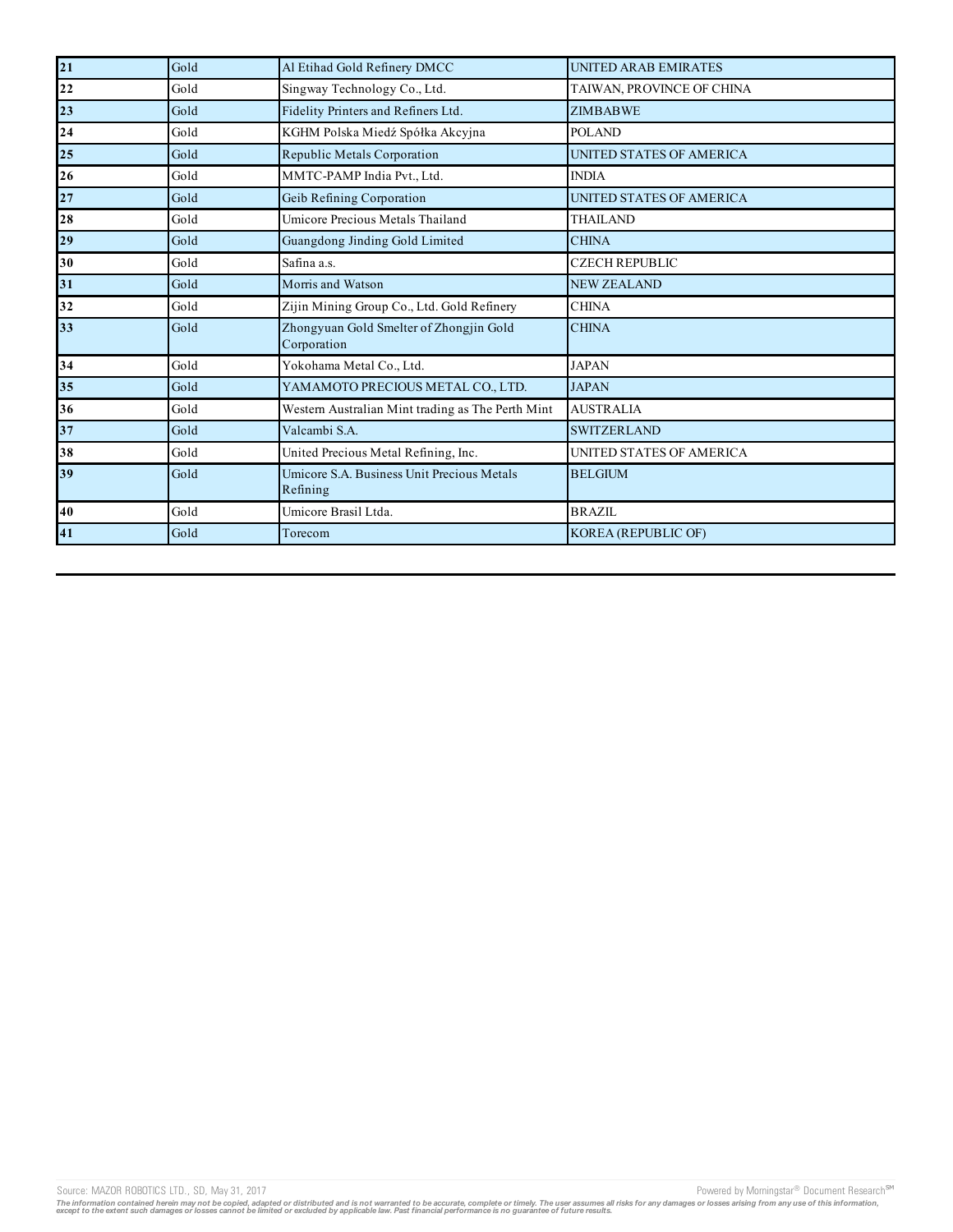| 42 | Gold | Tongling Nonferrous Metals Group Co., Ltd.                 | <b>CHINA</b>               |
|----|------|------------------------------------------------------------|----------------------------|
| 43 | Gold | Tokuriki Honten Co., Ltd.                                  | <b>JAPAN</b>               |
| 44 | Gold | The Refinery of Shandong Gold Mining Co., Ltd.             | <b>CHINA</b>               |
| 45 | Gold | Great Wall Precious Metals Co., Ltd. of CBPM               | <b>CHINA</b>               |
| 46 | Gold | Tanaka Kikinzoku Kogyo K.K.                                | <b>JAPAN</b>               |
| 47 | Gold | Sumitomo Metal Mining Co., Ltd.                            | <b>JAPAN</b>               |
| 48 | Gold | Solar Applied Materials Technology Corp.                   | TAIWAN, PROVINCE OF CHINA  |
| 49 | Gold | SOE Shyolkovsky Factory of Secondary Precious<br>Metals    | <b>RUSSIAN FEDERATION</b>  |
| 50 | Gold | So Accurate Group, Inc.                                    | UNITED STATES OF AMERICA   |
| 51 | Gold | Sichuan Tianze Precious Metals Co., Ltd.                   | <b>CHINA</b>               |
| 52 | Gold | Shandong Zhaojin Gold & Silver Refinery Co., Ltd.          | <b>CHINA</b>               |
| 53 | Gold | Shandong Tiancheng Biological Gold Industrial<br>Co., Ltd. | <b>CHINA</b>               |
| 54 | Gold | SEMPSA Joyería Platería S.A.                               | <b>SPAIN</b>               |
| 55 | Gold | Schone Edelmetaal B.V.                                     | <b>NETHERLANDS</b>         |
| 56 | Gold | SAMWON METALS Corp.                                        | KOREA (REPUBLIC OF)        |
| 57 | Gold | Samduck Precious Metals                                    | <b>KOREA (REPUBLIC OF)</b> |
| 58 | Gold | Sabin Metal Corp.                                          | UNITED STATES OF AMERICA   |
| 59 | Gold | Royal Canadian Mint                                        | <b>CANADA</b>              |
| 60 | Gold | Rand Refinery (Pty) Ltd.                                   | <b>SOUTH AFRICA</b>        |
| 61 | Gold | PX Précinox S.A.                                           | <b>SWITZERLAND</b>         |
| 62 | Gold | PT Aneka Tambang (Persero) Tbk                             | <b>INDONESIA</b>           |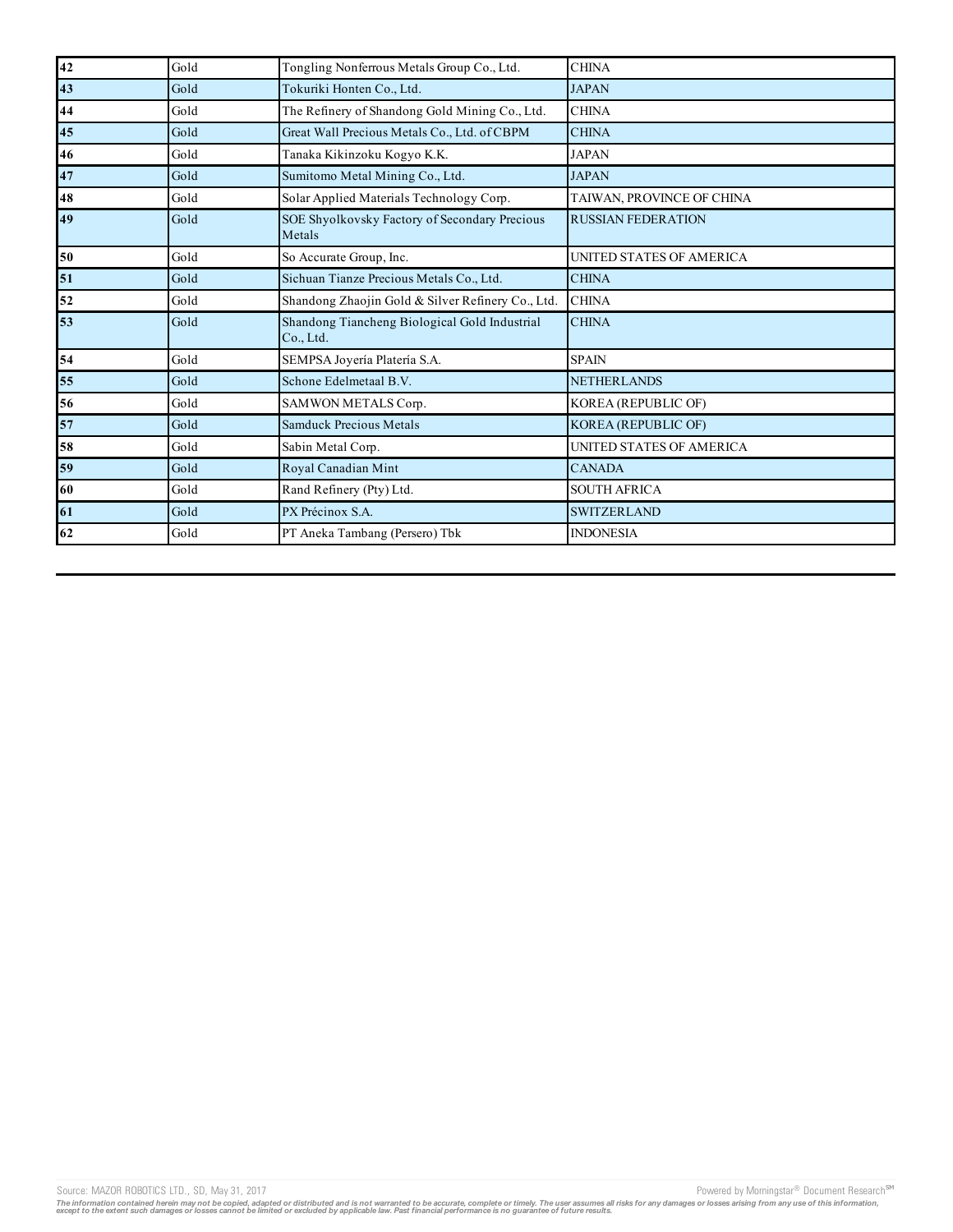| 63 | Gold | Prioksky Plant of Non-Ferrous Metals                                           | <b>RUSSIAN FEDERATION</b> |
|----|------|--------------------------------------------------------------------------------|---------------------------|
| 64 | Gold | Penglai Penggang Gold Industry Co., Ltd.                                       | <b>CHINA</b>              |
| 65 | Gold | PAMP S.A.                                                                      | <b>SWITZERLAND</b>        |
| 66 | Gold | OJSC "The Gulidov Krasnoyarsk Non-Ferrous<br>Metals Plant" (OJSC Krastsvetmet) | <b>RUSSIAN FEDERATION</b> |
| 67 | Gold | Ohura Precious Metal Industry Co., Ltd.                                        | <b>JAPAN</b>              |
| 68 | Gold | Elemetal Refining, LLC                                                         | UNITED STATES OF AMERICA  |
| 69 | Gold | Nihon Material Co., Ltd.                                                       | <b>JAPAN</b>              |
| 70 | Gold | Navoi Mining and Metallurgical Combinat                                        | <b>UZBEKISTAN</b>         |
| 71 | Gold | Nadir Metal Rafineri San. Ve Tic. A.Ş.                                         | <b>TURKEY</b>             |
| 72 | Gold | Moscow Special Alloys Processing Plant                                         | <b>RUSSIAN FEDERATION</b> |
| 73 | Gold | Mitsui Mining and Smelting Co., Ltd.                                           | <b>JAPAN</b>              |
| 74 | Gold | Mitsubishi Materials Corporation                                               | <b>JAPAN</b>              |
| 75 | Gold | Metalúrgica Met-Mex Peñoles S.A. De C.V.                                       | <b>MEXICO</b>             |
| 76 | Gold | Metalor USA Refining Corporation                                               | UNITED STATES OF AMERICA  |
| 77 | Gold | Metalor Technologies S.A.                                                      | <b>SWITZERLAND</b>        |
| 78 | Gold | Metalor Technologies (Singapore) Pte., Ltd.                                    | <b>SINGAPORE</b>          |
| 79 | Gold | Metalor Technologies (Hong Kong) Ltd.                                          | <b>CHINA</b>              |
| 80 | Gold | Metalor Technologies (Suzhou) Ltd.                                             | <b>CHINA</b>              |
| 81 | Gold | Matsuda Sangyo Co., Ltd.                                                       | <b>JAPAN</b>              |
| 82 | Gold | Materion                                                                       | UNITED STATES OF AMERICA  |
| 83 | Gold | Luoyang Zijin Yinhui Gold Refinery Co., Ltd.                                   | <b>CHINA</b>              |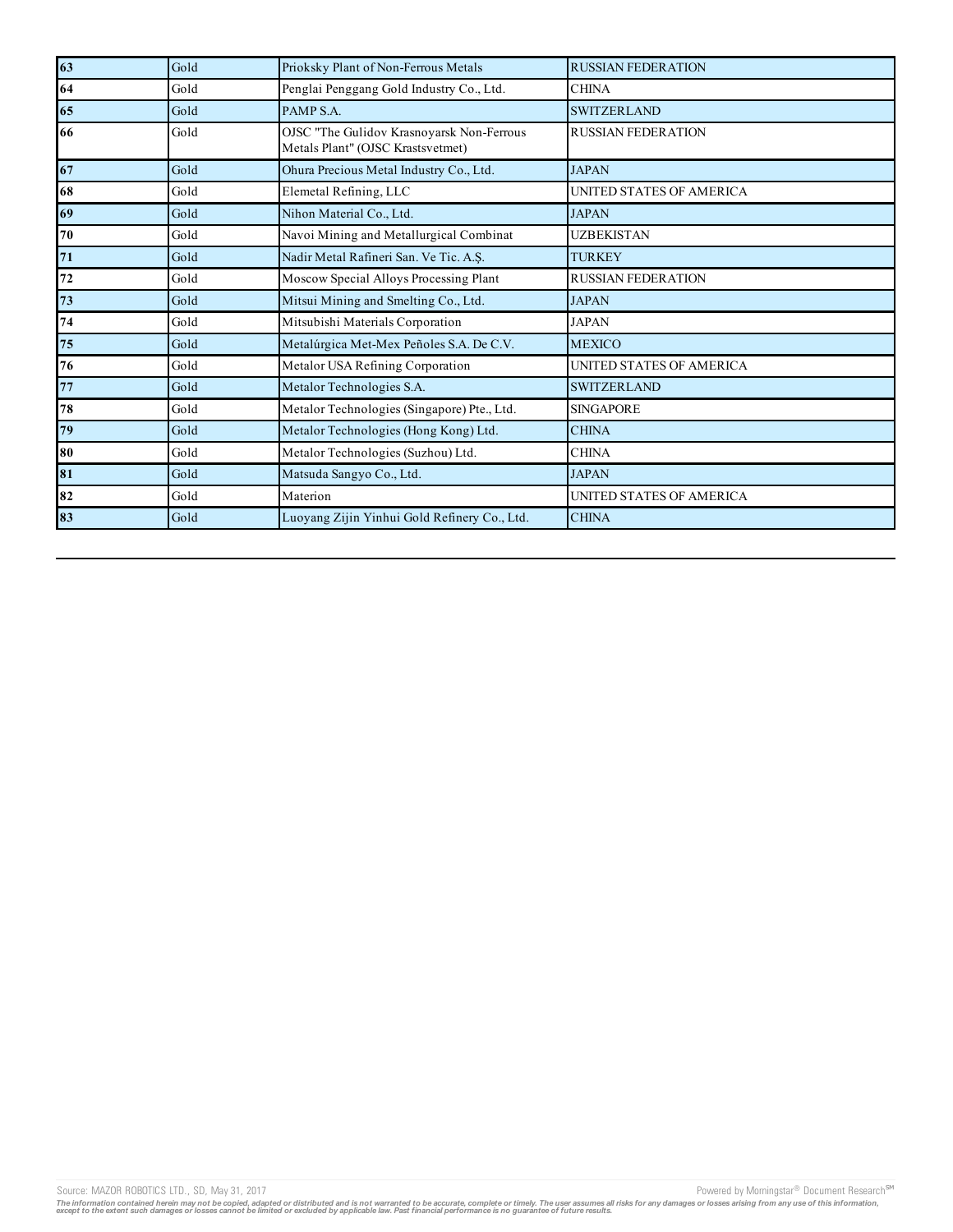| 84  | Gold | LS-NIKKO Copper Inc.                                               | <b>KOREA (REPUBLIC OF)</b> |
|-----|------|--------------------------------------------------------------------|----------------------------|
| 85  | Gold | Lingbao Jinyuan Tonghui Refinery Co., Ltd.                         | <b>CHINA</b>               |
| 86  | Gold | Lingbao Gold Co., Ltd.                                             | <b>CHINA</b>               |
| 87  | Gold | L'azurde Company For Jewelry                                       | <b>SAUDI ARABIA</b>        |
| 88  | Gold | Kyrgyzaltyn JSC                                                    | <b>KYRGYZSTAN</b>          |
| 89  | Gold | Kojima Chemicals Co., Ltd.                                         | <b>JAPAN</b>               |
| 90  | Gold | Kennecott Utah Copper LLC                                          | UNITED STATES OF AMERICA   |
| 91  | Gold | Kazzinc                                                            | <b>KAZAKHSTAN</b>          |
| 92  | Gold | Kazakhmys Smelting LLC                                             | <b>KAZAKHSTAN</b>          |
| 93  | Gold | JX Nippon Mining & Metals Co., Ltd.                                | <b>JAPAN</b>               |
| 94  | Gold | <b>JSC</b> Uralelectromed                                          | <b>RUSSIAN FEDERATION</b>  |
| 95  | Gold | JSC Ekaterinburg Non-Ferrous Metal Processing<br>Plant             | <b>RUSSIAN FEDERATION</b>  |
| 96  | Gold | Asahi Refining Canada Ltd.                                         | <b>CANADA</b>              |
| 97  | Gold | Asahi Refining USA Inc.                                            | UNITED STATES OF AMERICA   |
| 98  | Gold | Jiangxi Copper Co., Ltd.                                           | <b>CHINA</b>               |
| 99  | Gold | Japan Mint                                                         | <b>JAPAN</b>               |
| 100 | Gold | Istanbul Gold Refinery                                             | <b>TURKEY</b>              |
| 101 | Gold | Ishifuku Metal Industry Co., Ltd.                                  | <b>JAPAN</b>               |
| 102 | Gold | Inner Mongolia Qiankun Gold and Silver Refinery<br>Share Co., Ltd. | <b>CHINA</b>               |
| 103 | Gold | HwaSeong CJ Co., Ltd.                                              | <b>KOREA (REPUBLIC OF)</b> |
| 104 | Gold | Hunan Chenzhou Mining Co., Ltd.                                    | <b>CHINA</b>               |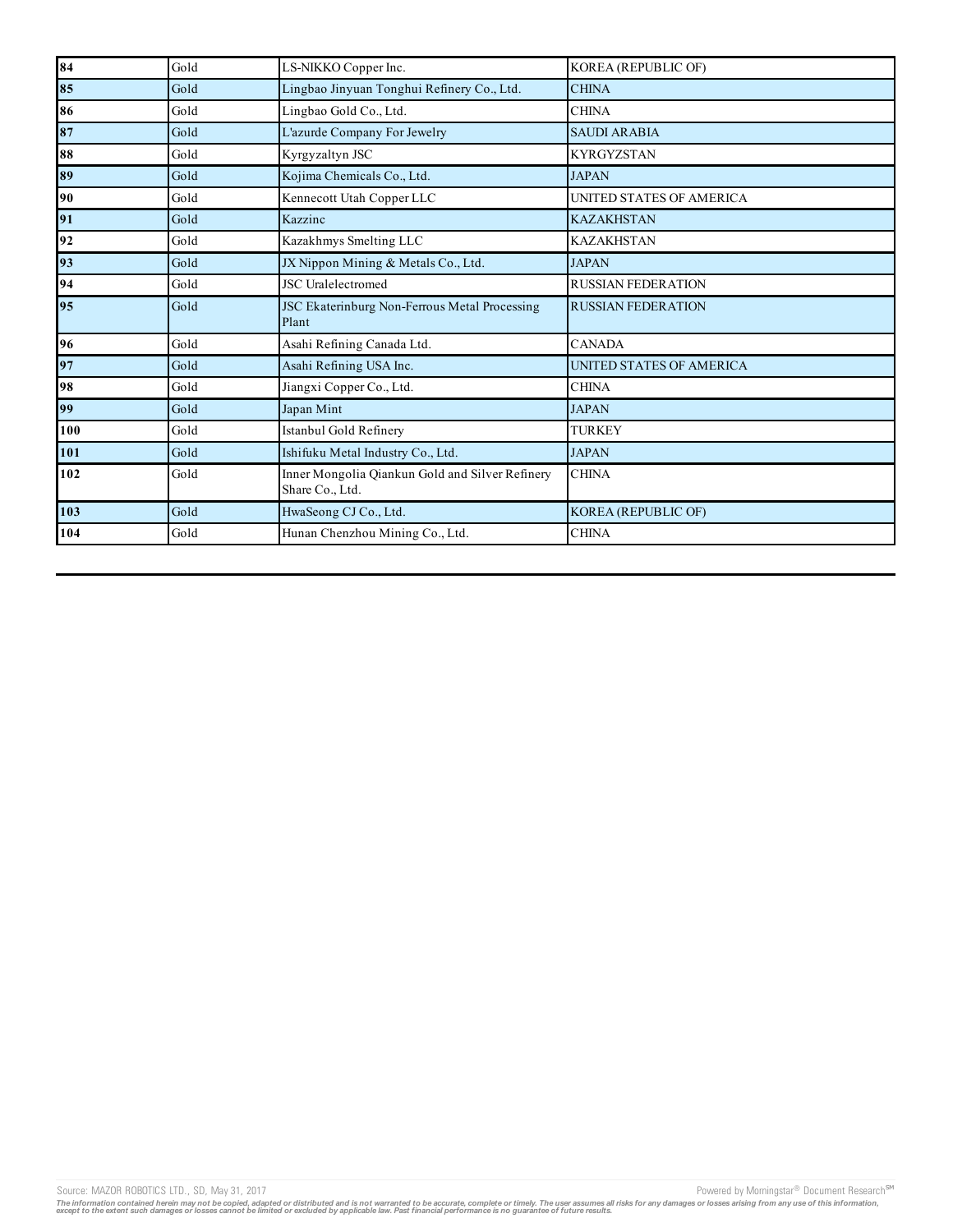| 105 | Gold | Heraeus Precious Metals GmbH & Co. KG                      | <b>GERMANY</b>             |
|-----|------|------------------------------------------------------------|----------------------------|
| 106 | Gold | Heraeus Ltd. Hong Kong                                     | <b>CHINA</b>               |
| 107 | Gold | Heimerle + Meule GmbH                                      | <b>GERMANY</b>             |
| 108 | Gold | Hangzhou Fuchunjiang Smelting Co., Ltd.                    | <b>CHINA</b>               |
| 109 | Gold | Guoda Safina High-Tech Environmental Refinery<br>Co., Ltd. | <b>CHINA</b>               |
| 110 | Gold | Gansu Seemine Material Hi-Tech Co., Ltd.                   | <b>CHINA</b>               |
| 111 | Gold | <b>OJSC Novosibirsk Refinery</b>                           | <b>RUSSIAN FEDERATION</b>  |
| 112 | Gold | Eco-System Recycling Co., Ltd.                             | <b>JAPAN</b>               |
| 113 | Gold | Dowa                                                       | <b>JAPAN</b>               |
| 114 | Gold | DODUCO GmbH                                                | <b>GERMANY</b>             |
| 115 | Gold | DSC (Do Sung Corporation)                                  | <b>KOREA</b> (REPUBLIC OF) |
| 116 | Gold | Daye Non-Ferrous Metals Mining Ltd.                        | <b>CHINA</b>               |
| 117 | Gold | Daejin Indus Co., Ltd.                                     | KOREA (REPUBLIC OF)        |
| 118 | Gold | Chugai Mining                                              | <b>JAPAN</b>               |
| 119 | Gold | Chimet S.p.A.                                              | <b>ITALY</b>               |
| 120 | Gold | Yunnan Copper Industry Co., Ltd.                           | <b>CHINA</b>               |
| 121 | Gold | Cendres + Métaux S.A.                                      | <b>SWITZERLAND</b>         |
| 122 | Gold | CCR Refinery - Glencore Canada Corporation                 | <b>CANADA</b>              |
| 123 | Gold | Caridad                                                    | <b>MEXICO</b>              |
| 124 | Gold | C. Hafner GmbH + Co. KG                                    | <b>GERMANY</b>             |
| 125 | Gold | <b>Boliden AB</b>                                          | <b>SWEDEN</b>              |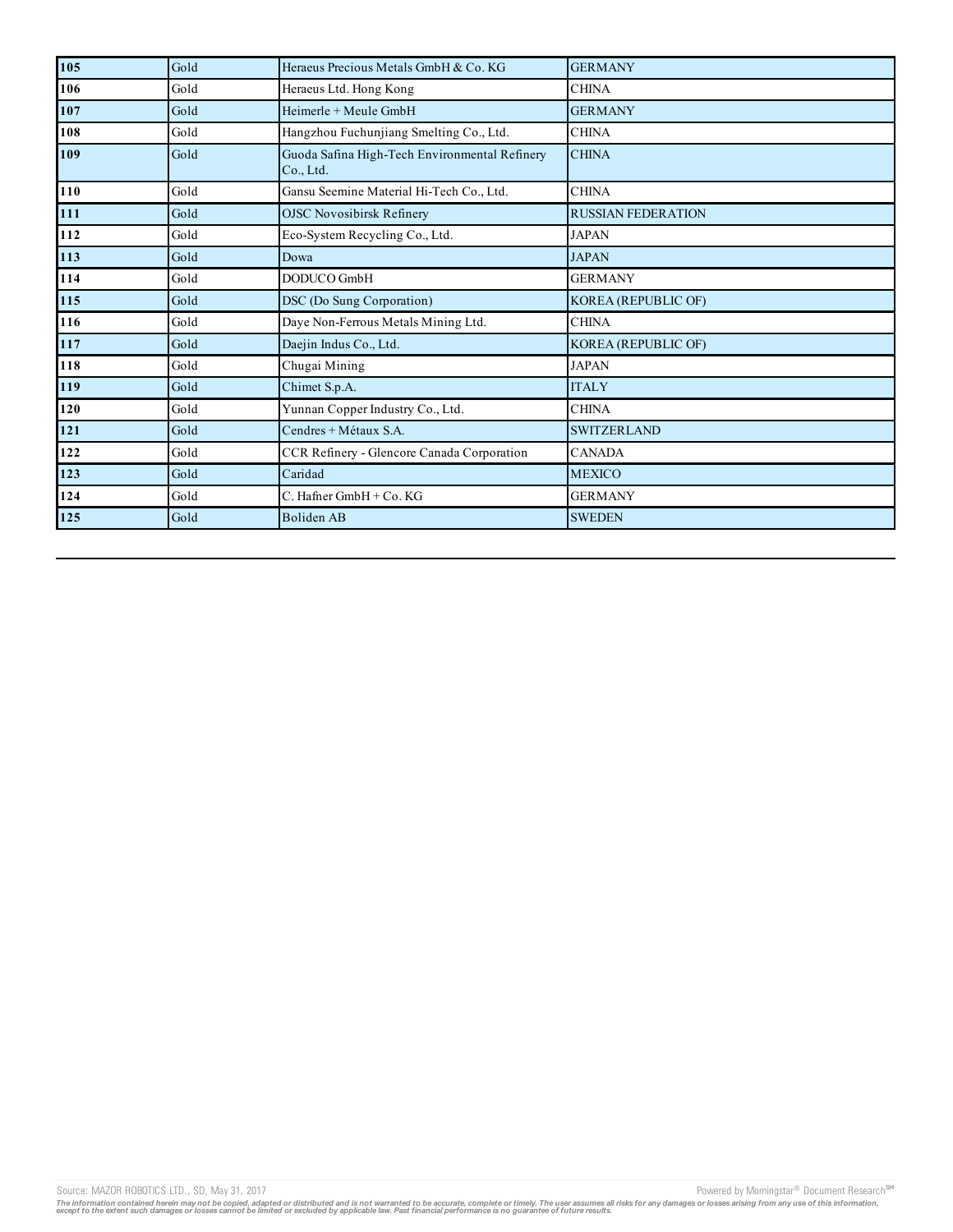| 126 | Gold     | Bangko Sentral ng Pilipinas (Central Bank of the<br>Philippines) | PHILIPPINES                                    |
|-----|----------|------------------------------------------------------------------|------------------------------------------------|
| 127 | Gold     | Aurubis AG                                                       | <b>GERMANY</b>                                 |
| 128 | Gold     | Atasay Kuyumculuk Sanayi Ve Ticaret A.S.                         | <b>TURKEY</b>                                  |
| 129 | Gold     | Asaka Riken Co., Ltd.                                            | <b>JAPAN</b>                                   |
| 130 | Gold     | Asahi Pretec Corp.                                               | <b>JAPAN</b>                                   |
| 131 | Gold     | Argor-Heraeus S.A.                                               | <b>SWITZERLAND</b>                             |
| 132 | Gold     | AngloGold Ashanti Córrego do Sítio Mineração                     | <b>BRAZIL</b>                                  |
| 133 | Gold     | Almalyk Mining and Metallurgical Complex<br>(AMMC)               | <b>UZBEKISTAN</b>                              |
| 134 | Gold     | Allgemeine Gold-und Silberscheideanstalt A.G.                    | <b>GERMANY</b>                                 |
| 135 | Gold     | Aida Chemical Industries Co., Ltd.                               | <b>JAPAN</b>                                   |
| 136 | Gold     | <b>Advanced Chemical Company</b>                                 | UNITED STATES OF AMERICA                       |
| 137 | Tantalum | Power Resources Ltd.                                             | MACEDONIA (THE FORMER YUGOSLAV REPUBLIC<br>OF) |
| 138 | Tantalum | Jiangxi Tuohong New Raw Material                                 | <b>CHINA</b>                                   |
| 139 | Tantalum | Resind Indústria e Comércio Ltda.                                | <b>BRAZIL</b>                                  |
| 140 | Tantalum | <b>E.S.R. Electronics</b>                                        | UNITED STATES OF AMERICA                       |
| 141 | Tantalum | Tranzact, Inc.                                                   | UNITED STATES OF AMERICA                       |
| 142 | Tantalum | <b>KEMET Blue Powder</b>                                         | UNITED STATES OF AMERICA                       |
| 143 | Tantalum | Global Advanced Metals Aizu                                      | <b>JAPAN</b>                                   |
| 144 | Tantalum | Global Advanced Metals Boyertown                                 | UNITED STATES OF AMERICA                       |
| 145 | Tantalum | <b>Plansee SE Reutte</b>                                         | <b>AUSTRIA</b>                                 |
| 146 | Tantalum | H.C. Starck Smelting GmbH & Co. KG                               | <b>GERMANY</b>                                 |
| 147 | Tantalum | H.C. Starck Ltd.                                                 | <b>JAPAN</b>                                   |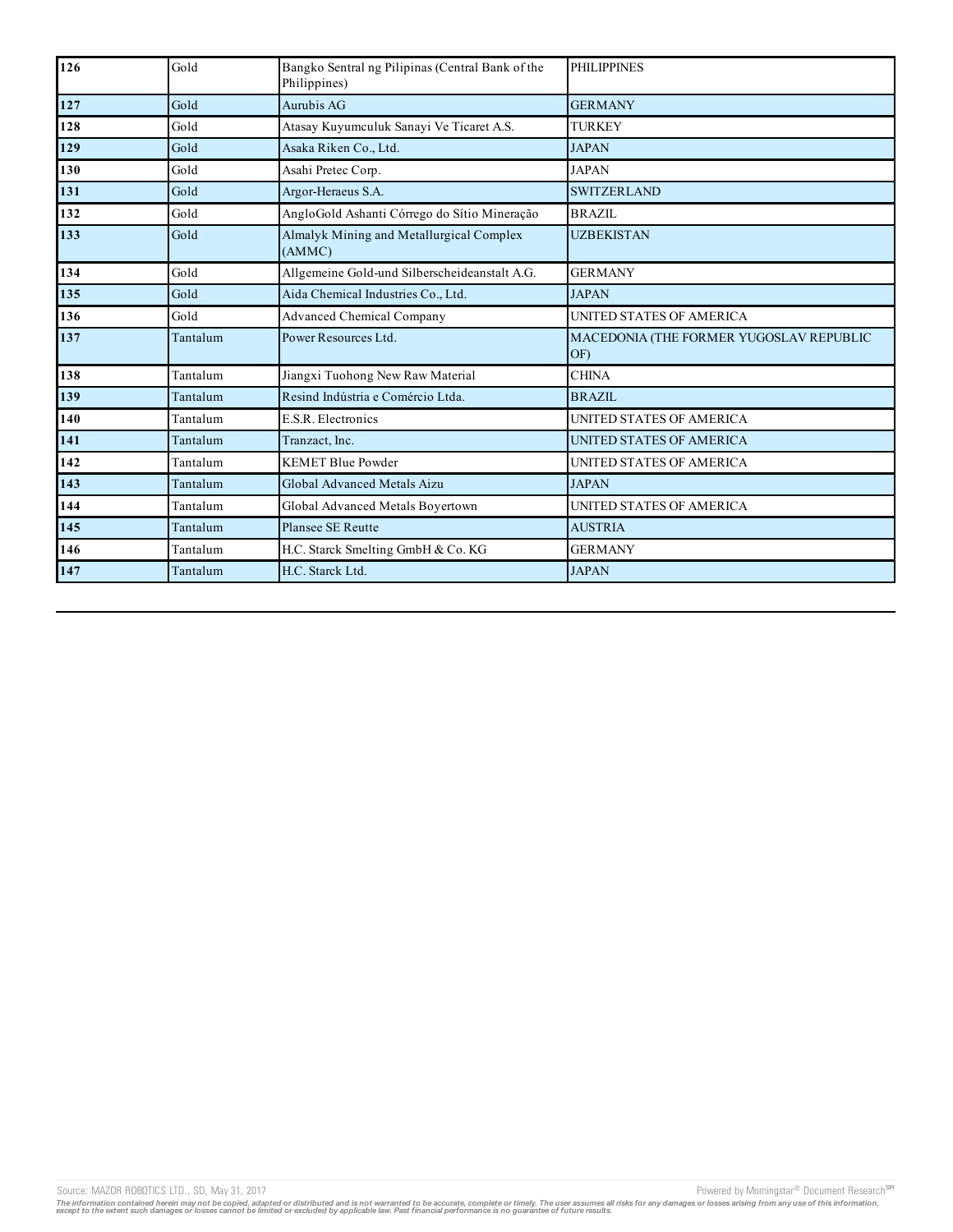| 148 | Tantalum | H.C. Starck Inc.                                        | UNITED STATES OF AMERICA  |
|-----|----------|---------------------------------------------------------|---------------------------|
| 149 | Tantalum | H.C. Starck Hermsdorf GmbH                              | <b>GERMANY</b>            |
| 150 | Tantalum | H.C. Starck GmbH Laufenburg                             | <b>GERMANY</b>            |
| 151 | Tantalum | H.C. Starck GmbH Goslar                                 | <b>GERMANY</b>            |
| 152 | Tantalum | H.C. Starck Co., Ltd.                                   | THAILAND                  |
| 153 | Tantalum | Plansee SE Liezen                                       | <b>AUSTRIA</b>            |
| 154 | Tantalum | <b>KEMET Blue Metals</b>                                | <b>MEXICO</b>             |
| 155 | Tantalum | Jiangxi Dinghai Tantalum & Niobium Co., Ltd.            | <b>CHINA</b>              |
| 156 | Tantalum | XinXing HaoRong Electronic Material Co., Ltd.           | <b>CHINA</b>              |
| 157 | Tantalum | Jiujiang Zhongao Tantalum & Niobium Co., Ltd.           | <b>CHINA</b>              |
| 158 | Tantalum | FIR Metals & Resource Ltd.                              | <b>CHINA</b>              |
| 159 | Tantalum | D Block Metals, LLC                                     | UNITED STATES OF AMERICA  |
| 160 | Tantalum | Hengyang King Xing Lifeng New Materials Co., Ltd. CHINA |                           |
| 161 | Tantalum | Yichun Jin Yang Rare Metal Co., Ltd.                    | <b>CHINA</b>              |
| 162 | Tantalum | Zhuzhou Cemented Carbide Group Co., Ltd.                | <b>CHINA</b>              |
| 163 | Tantalum | Ulba Metallurgical Plant JSC                            | <b>KAZAKHSTAN</b>         |
| 164 | Tantalum | <b>Telex Metals</b>                                     | UNITED STATES OF AMERICA  |
| 165 | Tantalum | Taki Chemical Co., Ltd.                                 | <b>JAPAN</b>              |
| 166 | Tantalum | Solikamsk Magnesium Works OAO                           | <b>RUSSIAN FEDERATION</b> |
| 167 | Tantalum | RFH Tantalum Smeltry Co., Ltd.                          | <b>CHINA</b>              |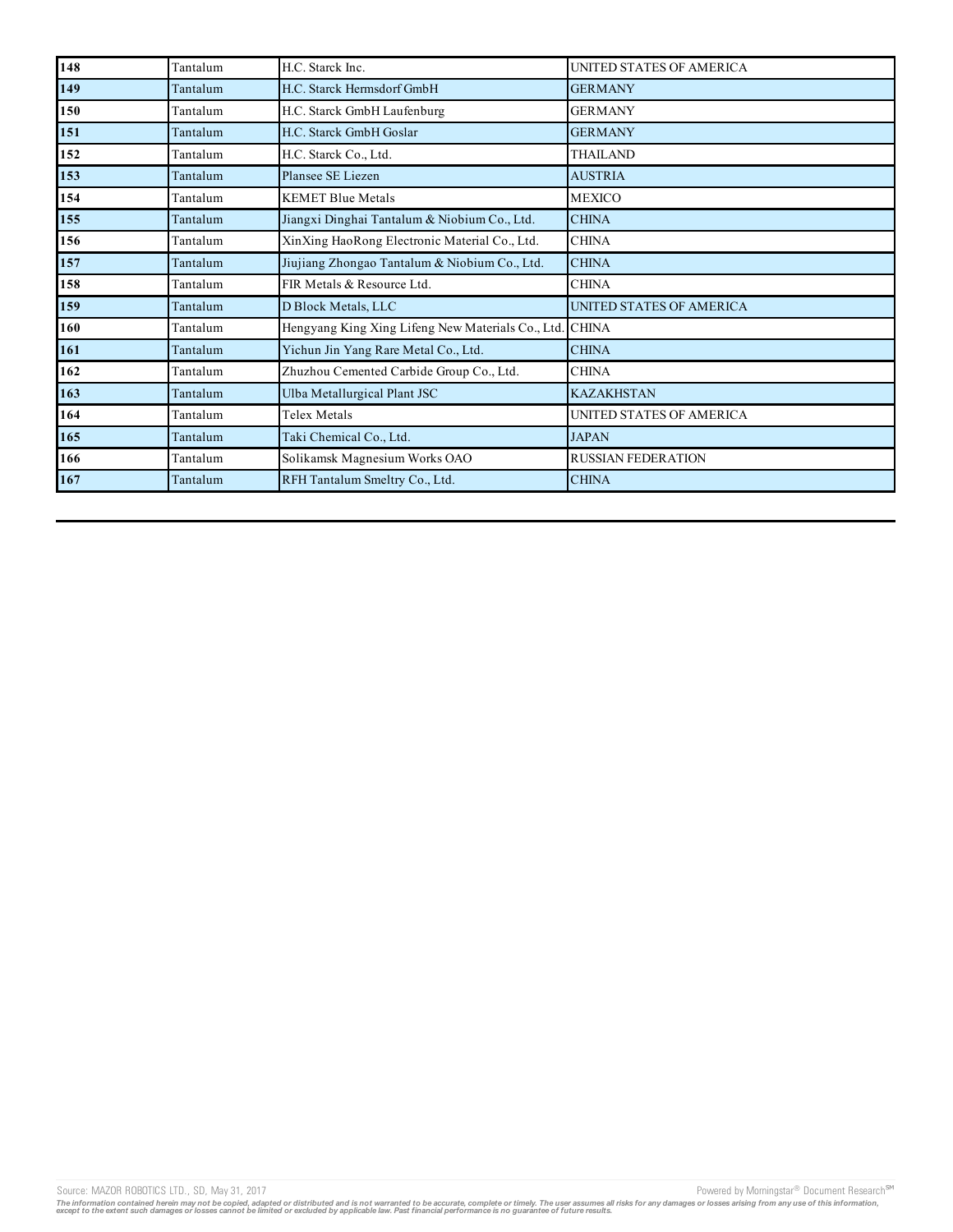| 168 | Tantalum | OuantumClean                                   | UNITED STATES OF AMERICA |
|-----|----------|------------------------------------------------|--------------------------|
| 169 | Tantalum | Ningxia Orient Tantalum Industry Co., Ltd.     | <b>CHINA</b>             |
| 170 | Tantalum | Molycorp Silmet A.S.                           | <b>ESTONIA</b>           |
| 171 | Tantalum | Mitsui Mining and Smelting Co., Ltd.           | <b>JAPAN</b>             |
| 172 | Tantalum | Mineração Taboca S.A.                          | <b>BRAZIL</b>            |
| 173 | Tantalum | Metallurgical Products India Pvt., Ltd.        | <b>INDIA</b>             |
| 174 | Tantalum | LSM Brasil S.A.                                | <b>BRAZIL</b>            |
| 175 | Tantalum | King-Tan Tantalum Industry Ltd.                | <b>CHINA</b>             |
| 176 | Tantalum | Jiujiang Tanbre Co., Ltd.                      | <b>CHINA</b>             |
| 177 | Tantalum | JiuJiang JinXin Nonferrous Metals Co., Ltd.    | <b>CHINA</b>             |
| 178 | Tantalum | Hi-Temp Specialty Metals, Inc.                 | UNITED STATES OF AMERICA |
| 179 | Tantalum | Guangdong Zhiyuan New Material Co., Ltd.       | <b>CHINA</b>             |
| 180 | Tantalum | F&X Electro-Materials Ltd.                     | <b>CHINA</b>             |
| 181 | Tantalum | Exotech Inc.                                   | UNITED STATES OF AMERICA |
| 182 | Tantalum | Duoluoshan                                     | <b>CHINA</b>             |
| 183 | Tantalum | Conghua Tantalum and Niobium Smeltry           | <b>CHINA</b>             |
| 184 | Tantalum | Changsha South Tantalum Niobium Co., Ltd.      | <b>CHINA</b>             |
| 185 | Tin      | PT Lautan Harmonis Sejahtera                   | <b>INDONESIA</b>         |
| 186 | Tin      | Gejiu Jinye Mineral Company                    | <b>CHINA</b>             |
| 187 | Tin      | Modeltech Sdn Bhd                              | <b>MALAYSIA</b>          |
| 188 | Tin      | Guanyang Guida Nonferrous Metal Smelting Plant | <b>CHINA</b>             |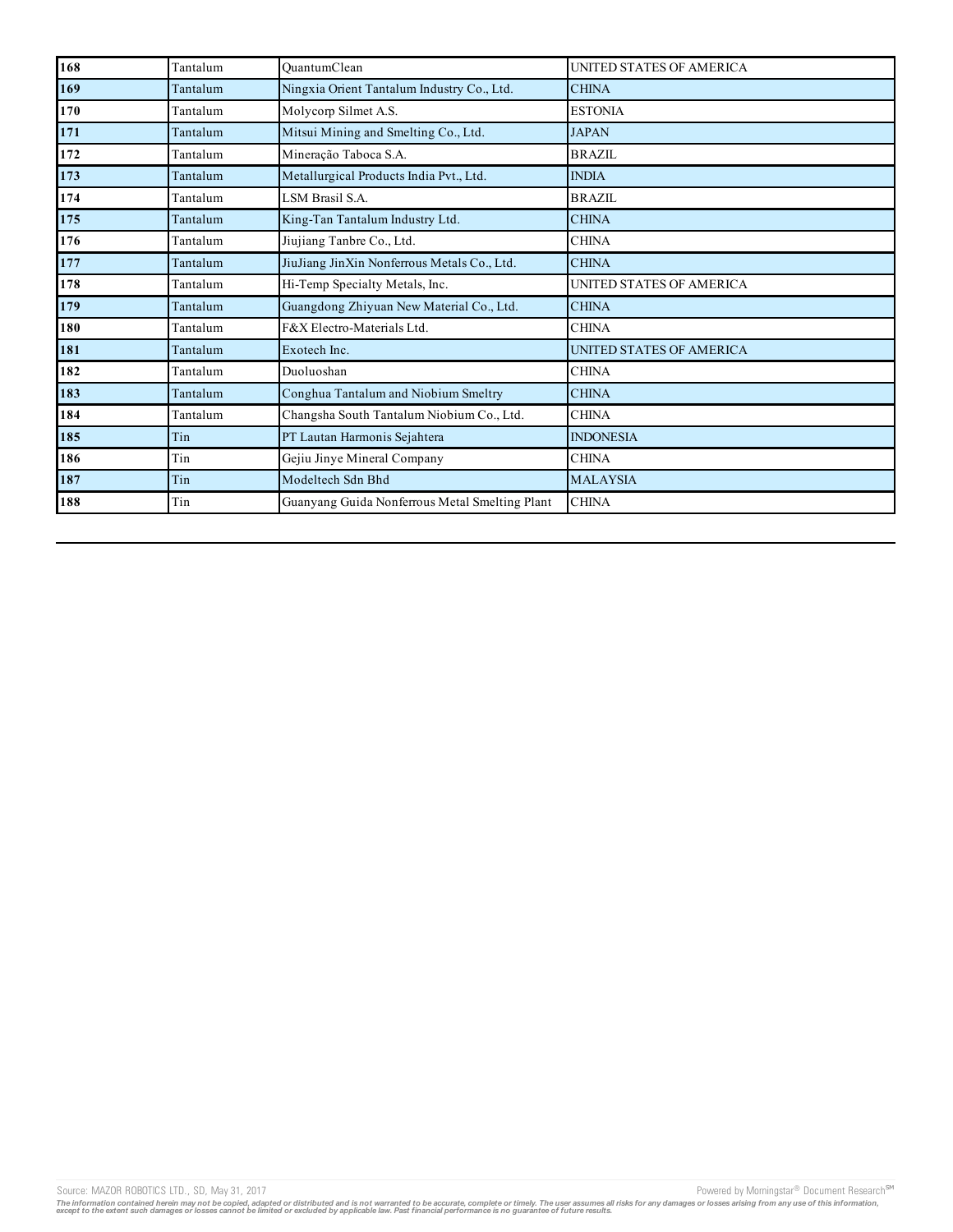| 189 | Tin | Gejiu Fengming Metallurgy Chemical Plant                                                 | <b>CHINA</b>       |
|-----|-----|------------------------------------------------------------------------------------------|--------------------|
| 190 | Tin | HuiChang Hill Tin Industry Co., Ltd.                                                     | <b>CHINA</b>       |
| 191 | Tin | PT Menara Cipta Mulia                                                                    | <b>INDONESIA</b>   |
| 192 | Tin | PT Kijang Jaya Mandiri                                                                   | <b>INDONESIA</b>   |
| 193 | Tin | An Thai Minerals Co., Ltd.                                                               | <b>VIET NAM</b>    |
| 194 | Tin | PT Sukses Inti Makmur                                                                    | <b>INDONESIA</b>   |
| 195 | Tin | PT Bangka Prima Tin                                                                      | <b>INDONESIA</b>   |
| 196 | Tin | Elmet S.L.U.                                                                             | <b>SPAIN</b>       |
| 197 | Tin | Metallo-Chimique N.V.                                                                    | <b>BELGIUM</b>     |
| 198 | Tin | PT O.M. Indonesia                                                                        | <b>INDONESIA</b>   |
| 199 | Tin | Resind Indústria e Comércio Ltda.                                                        | <b>BRAZIL</b>      |
| 200 | Tin | An Vinh Joint Stock Mineral Processing Company                                           | <b>VIET NAM</b>    |
| 201 | Tin | PT Cipta Persada Mulia                                                                   | <b>INDONESIA</b>   |
| 202 | Tin | CV Tiga Sekawan                                                                          | <b>INDONESIA</b>   |
| 203 | Tin | CV Dua Sekawan                                                                           | <b>INDONESIA</b>   |
| 204 | Tin | Tuyen Quang Non-Ferrous Metals Joint Stock<br>Company                                    | <b>VIET NAM</b>    |
| 205 | Tin | Nghe Tinh Non-Ferrous Metals Joint Stock<br>Company                                      | <b>VIET NAM</b>    |
| 206 | Tin | Electro-Mechanical Facility of the Cao Bang<br>Minerals & Metallurgy Joint Stock Company | <b>VIET NAM</b>    |
| 207 | Tin | CV Ayi Jaya                                                                              | <b>INDONESIA</b>   |
| 208 | Tin | PT Inti Stania Prima                                                                     | <b>INDONESIA</b>   |
| 209 | Tin | O.M. Manufacturing Philippines, Inc.                                                     | <b>PHILIPPINES</b> |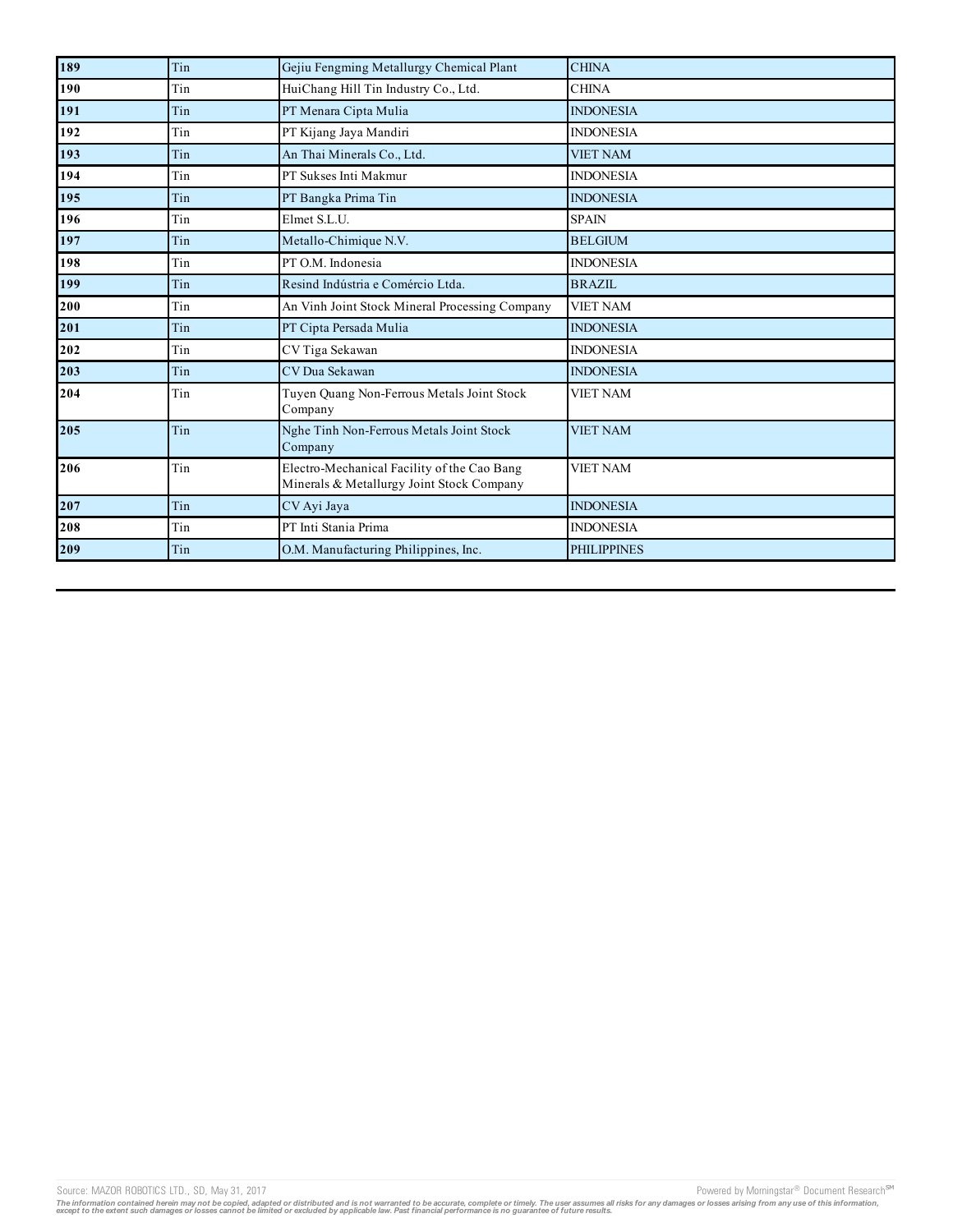| 210 | Tin | Phoenix Metal Ltd.                             | <b>RWANDA</b>             |
|-----|-----|------------------------------------------------|---------------------------|
| 211 | Tin | PT ATD Makmur Mandiri Jaya                     | <b>INDONESIA</b>          |
| 212 | Tin | Melt Metais e Ligas S.A.                       | <b>BRAZIL</b>             |
| 213 | Tin | PT Wahana Perkit Jaya                          | <b>INDONESIA</b>          |
| 214 | Tin | PT Tirus Putra Mandiri                         | <b>INDONESIA</b>          |
| 215 | Tin | Magnu's Minerais Metais e Ligas Ltda.          | <b>BRAZIL</b>             |
| 216 | Tin | CV Venus Inti Perkasa                          | <b>INDONESIA</b>          |
| 217 | Tin | Yunnan Tin Company Limited                     | <b>CHINA</b>              |
| 218 | Tin | Yunnan Chengfeng Non-ferrous Metals Co., Ltd.  | <b>CHINA</b>              |
| 219 | Tin | White Solder Metalurgia e Mineração Ltda.      | <b>BRAZIL</b>             |
| 220 | Tin | VQB Mineral and Trading Group JSC              | <b>VIET NAM</b>           |
| 221 | Tin | Gejiu Yunxin Nonferrous Electrolysis Co., Ltd. | <b>CHINA</b>              |
| 222 | Tin | Thaisarco                                      | <b>THAILAND</b>           |
| 223 | Tin | Soft Metais Ltda.                              | <b>BRAZIL</b>             |
| 224 | Tin | Rui Da Hung                                    | TAIWAN, PROVINCE OF CHINA |
| 225 | Tin | PT Tommy Utama                                 | <b>INDONESIA</b>          |
| 226 | Tin | PT Tinindo Inter Nusa                          | <b>INDONESIA</b>          |
| 227 | Tin | PT Timah (Persero) Tbk Mentok                  | <b>INDONESIA</b>          |
| 228 | Tin | PT Timah (Persero) Tbk Kundur                  | <b>INDONESIA</b>          |
| 229 | Tin | PT Sumber Jaya Indah                           | <b>INDONESIA</b>          |
| 230 | Tin | PT Stanindo Inti Perkasa                       | <b>INDONESIA</b>          |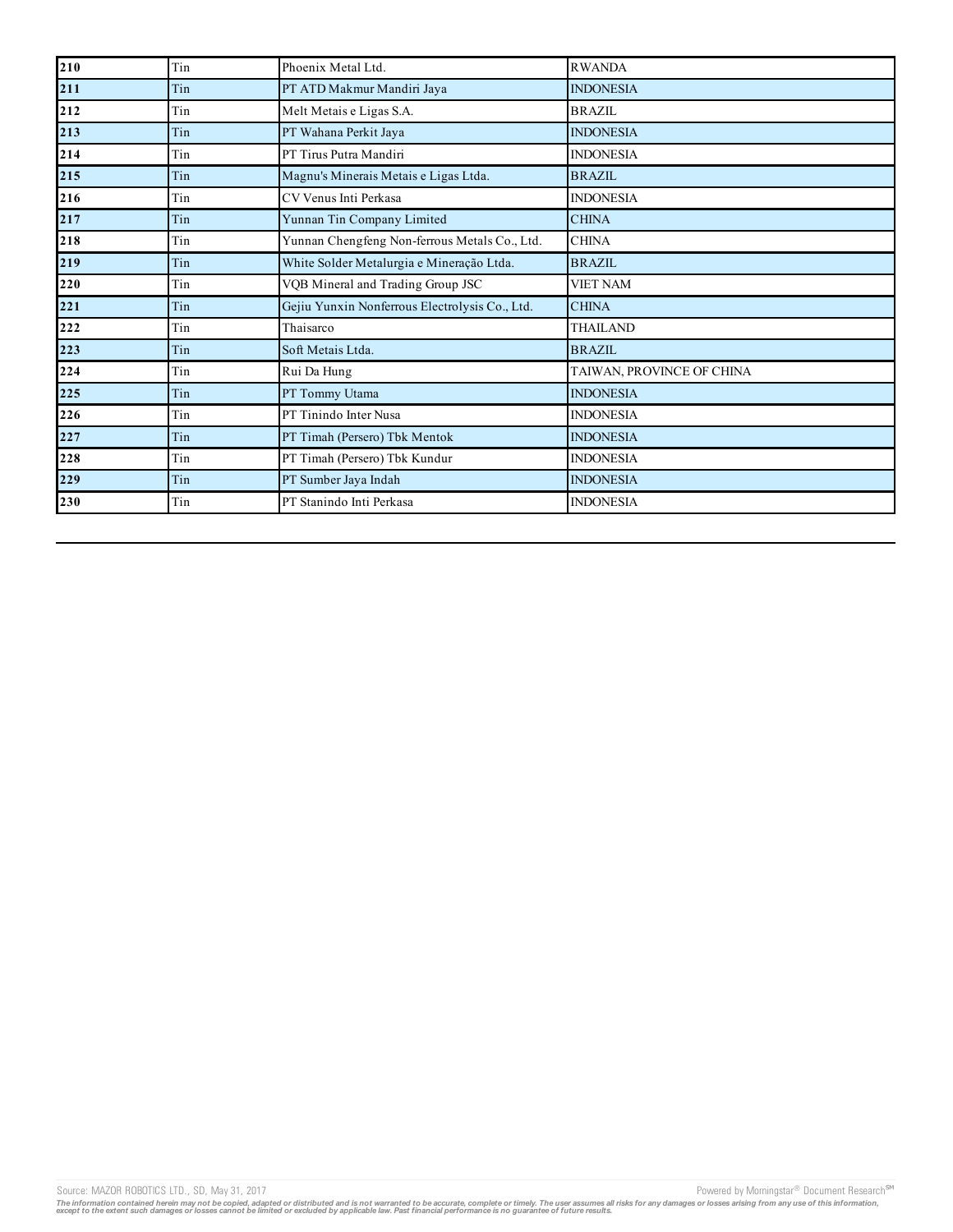| 231 | Tin | PT Sariwiguna Binasentosa                 | <b>INDONESIA</b>                        |
|-----|-----|-------------------------------------------|-----------------------------------------|
| 232 | Tin | PT REFINED BANGKA TIN                     | <b>INDONESIA</b>                        |
| 233 | Tin | PT Prima Timah Utama                      | <b>INDONESIA</b>                        |
| 234 | Tin | PT Panca Mega Persada                     | <b>INDONESIA</b>                        |
| 235 | Tin | PT Mitra Stania Prima                     | <b>INDONESIA</b>                        |
| 236 | Tin | PT Karimun Mining                         | <b>INDONESIA</b>                        |
| 237 | Tin | PT Eunindo Usaha Mandiri                  | <b>INDONESIA</b>                        |
| 238 | Tin | PT DS Jaya Abadi                          | <b>INDONESIA</b>                        |
| 239 | Tin | PT Bukit Timah                            | <b>INDONESIA</b>                        |
| 240 | Tin | PT Belitung Industri Sejahtera            | <b>INDONESIA</b>                        |
| 241 | Tin | PT Bangka Tin Industry                    | <b>INDONESIA</b>                        |
| 242 | Tin | PT Babel Inti Perkasa                     | <b>INDONESIA</b>                        |
| 243 | Tin | PT Artha Cipta Langgeng                   | <b>INDONESIA</b>                        |
| 244 | Tin | Operaciones Metalurgical S.A.             | <b>BOLIVIA (PLURINATIONAL STATE OF)</b> |
| 245 | Tin | O.M. Manufacturing (Thailand) Co., Ltd.   | <b>THAILAND</b>                         |
| 246 | Tin | Nankang Nanshan Tin Manufactory Co., Ltd. | <b>CHINA</b>                            |
| 247 | Tin | Mitsubishi Materials Corporation          | <b>JAPAN</b>                            |
| 248 | Tin | Minsur                                    | <b>PERU</b>                             |
| 249 | Tin | Mineração Taboca S.A.                     | <b>BRAZIL</b>                           |
| 250 | Tin | Metallic Resources, Inc.                  | UNITED STATES OF AMERICA                |
| 251 | Tin | Malaysia Smelting Corporation (MSC)       | <b>MALAYSIA</b>                         |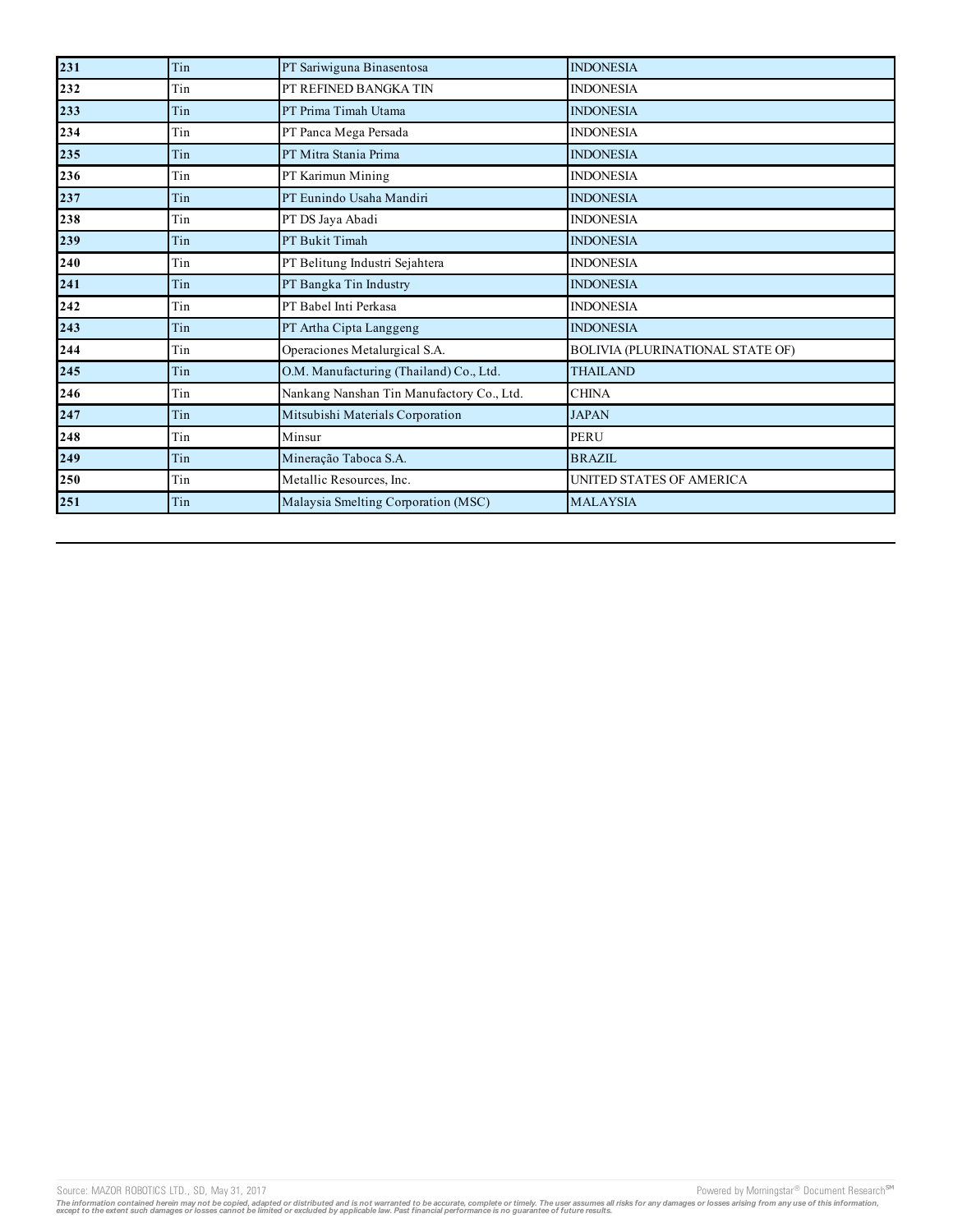| 252 | Tin      | China Tin Group Co., Ltd.                            | <b>CHINA</b>                            |
|-----|----------|------------------------------------------------------|-----------------------------------------|
| 253 | Tin      | Gejiu Kai Meng Industry and Trade LLC                | <b>CHINA</b>                            |
| 254 | Tin      | Huichang Jinshunda Tin Co., Ltd.                     | <b>CHINA</b>                            |
| 255 | Tin      | Gejiu Zili Mining And Metallurgy Co., Ltd.           | <b>CHINA</b>                            |
| 256 | Tin      | Gejiu Non-Ferrous Metal Processing Co., Ltd.         | <b>CHINA</b>                            |
| 257 | Tin      | Fenix Metals                                         | <b>POLAND</b>                           |
| 258 | Tin      | Estanho de Rondônia S.A.                             | BRAZIL                                  |
| 259 | Tin      | <b>EM Vinto</b>                                      | <b>BOLIVIA (PLURINATIONAL STATE OF)</b> |
| 260 | Tin      | Dowa                                                 | <b>JAPAN</b>                            |
| 261 | Tin      | <b>CV United Smelting</b>                            | <b>INDONESIA</b>                        |
| 262 | Tin      | CV Serumpun Sebalai                                  | <b>INDONESIA</b>                        |
| 263 | Tin      | PT Aries Kencana Sejahtera                           | <b>INDONESIA</b>                        |
| 264 | Tin      | PT Justindo                                          | <b>INDONESIA</b>                        |
| 265 | Tin      | CV Gita Pesona                                       | <b>INDONESIA</b>                        |
| 266 | Tin      | Cooperativa Metalurgica de Rondônia Ltda.            | <b>BRAZIL</b>                           |
| 267 | Tin      | Alpha                                                | UNITED STATES OF AMERICA                |
| 268 | Tin      | CNMC (Guangxi) PGMA Co., Ltd.                        | <b>CHINA</b>                            |
| 269 | Tin      | Jiangxi Ketai Advanced Material Co., Ltd.            | <b>CHINA</b>                            |
| 270 | Tin      | Chenzhou Yunxiang Mining and Metallurgy Co.,<br>Ltd. | <b>CHINA</b>                            |
| 271 | Tungsten | Moliren Ltd                                          | <b>RUSSIAN FEDERATION</b>               |
| 272 | Tungsten | Woltech Korea Co., Ltd.                              | <b>KOREA (REPUBLIC OF)</b>              |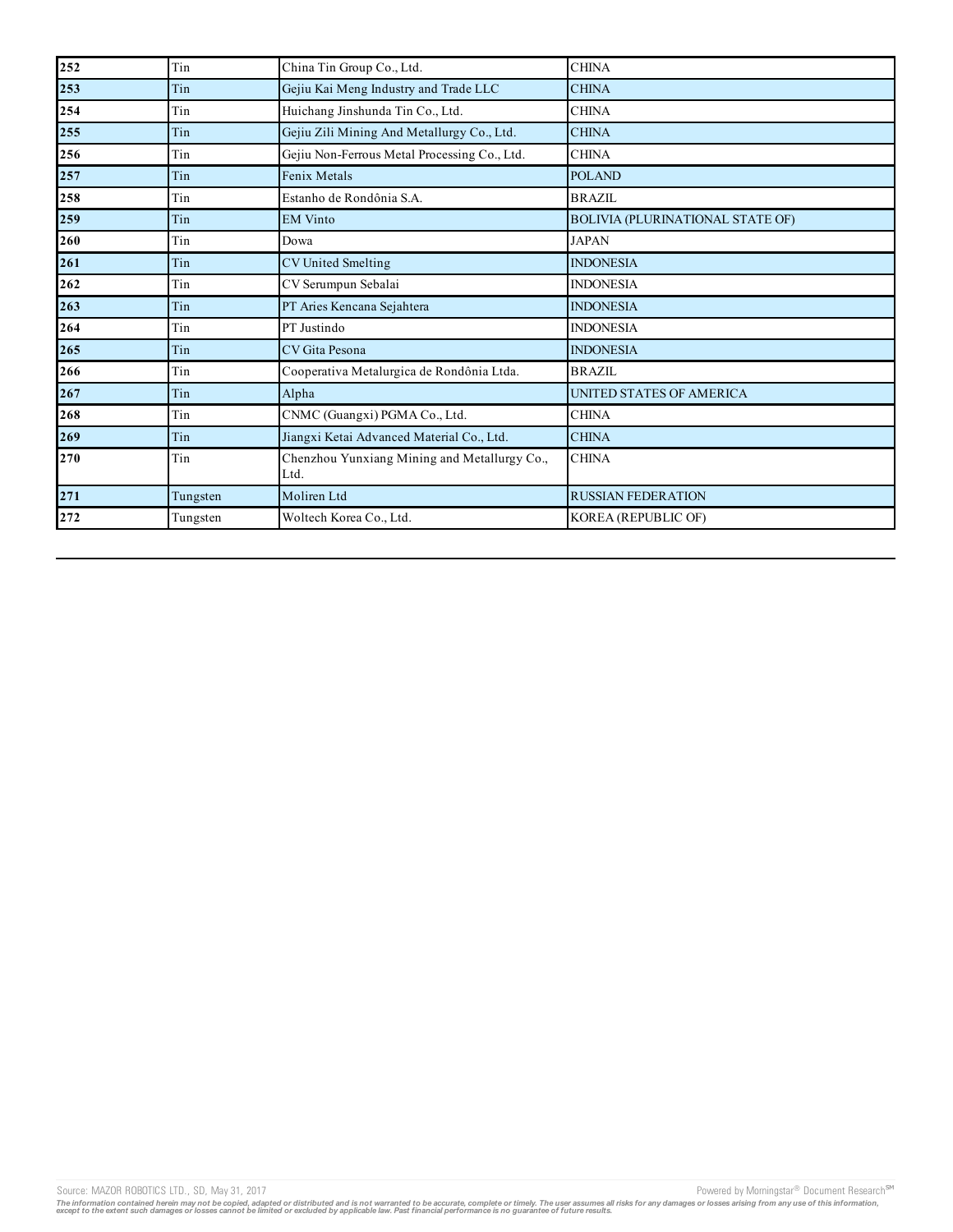| 273 | Tungsten | <b>ACL Metais Eireli</b>                                        | <b>BRAZIL</b>             |
|-----|----------|-----------------------------------------------------------------|---------------------------|
| 274 | Tungsten | Xinfeng Huarui Tungsten & Molybdenum New<br>Material Co., Ltd.  | <b>CHINA</b>              |
| 275 | Tungsten | Philippine Chuangxin Industrial Co., Inc.                       | <b>PHILIPPINES</b>        |
| 276 | Tungsten | South-East Nonferrous Metal Company Limited of<br>Hengyang City | <b>CHINA</b>              |
| 277 | Tungsten | Unecha Refractory metals plant                                  | <b>RUSSIAN FEDERATION</b> |
| 278 | Tungsten | Hydrometallurg, JSC                                             | <b>RUSSIAN FEDERATION</b> |
| 279 | Tungsten | Jiangxi Dayu Longxintai Tungsten Co., Ltd.                      | <b>CHINA</b>              |
| 280 | Tungsten | Niagara Refining LLC                                            | UNITED STATES OF AMERICA  |
| 281 | Tungsten | Hunan Chuangda Vanadium Tungsten Co., Ltd.<br>Wuji              | <b>CHINA</b>              |
| 282 | Tungsten | Jiangwu H.C. Starck Tungsten Products Co., Ltd.                 | <b>CHINA</b>              |
| 283 | Tungsten | Nui Phao H.C. Starck Tungsten Chemicals<br>Manufacturing LLC    | <b>VIET NAM</b>           |
| 284 | Tungsten | H.C. Starck Smelting GmbH & Co.KG                               | <b>GERMANY</b>            |
| 285 | Tungsten | H.C. Starck GmbH                                                | <b>GERMANY</b>            |
| 286 | Tungsten | Ganzhou Yatai Tungsten Co., Ltd.                                | <b>CHINA</b>              |
| 287 | Tungsten | Jiangxi Xiushui Xianggan Nonferrous Metals Co.,<br>Ltd.         | <b>CHINA</b>              |
| 288 | Tungsten | Dayu Jincheng Tungsten Industry Co., Ltd.                       | <b>CHINA</b>              |
| 289 | Tungsten | Chenzhou Diamond Tungsten Products Co., Ltd.                    | <b>CHINA</b>              |
| 290 | Tungsten | Asia Tungsten Products Vietnam Ltd.                             | <b>VIET NAM</b>           |
| 291 | Tungsten | Ganzhou Seadragon W & Mo Co., Ltd.                              | <b>CHINA</b>              |
| 292 | Tungsten | Jiangxi Gan Bei Tungsten Co., Ltd.                              | <b>CHINA</b>              |
| 293 | Tungsten | Xiamen Tungsten (H.C.) Co., Ltd.                                | <b>CHINA</b>              |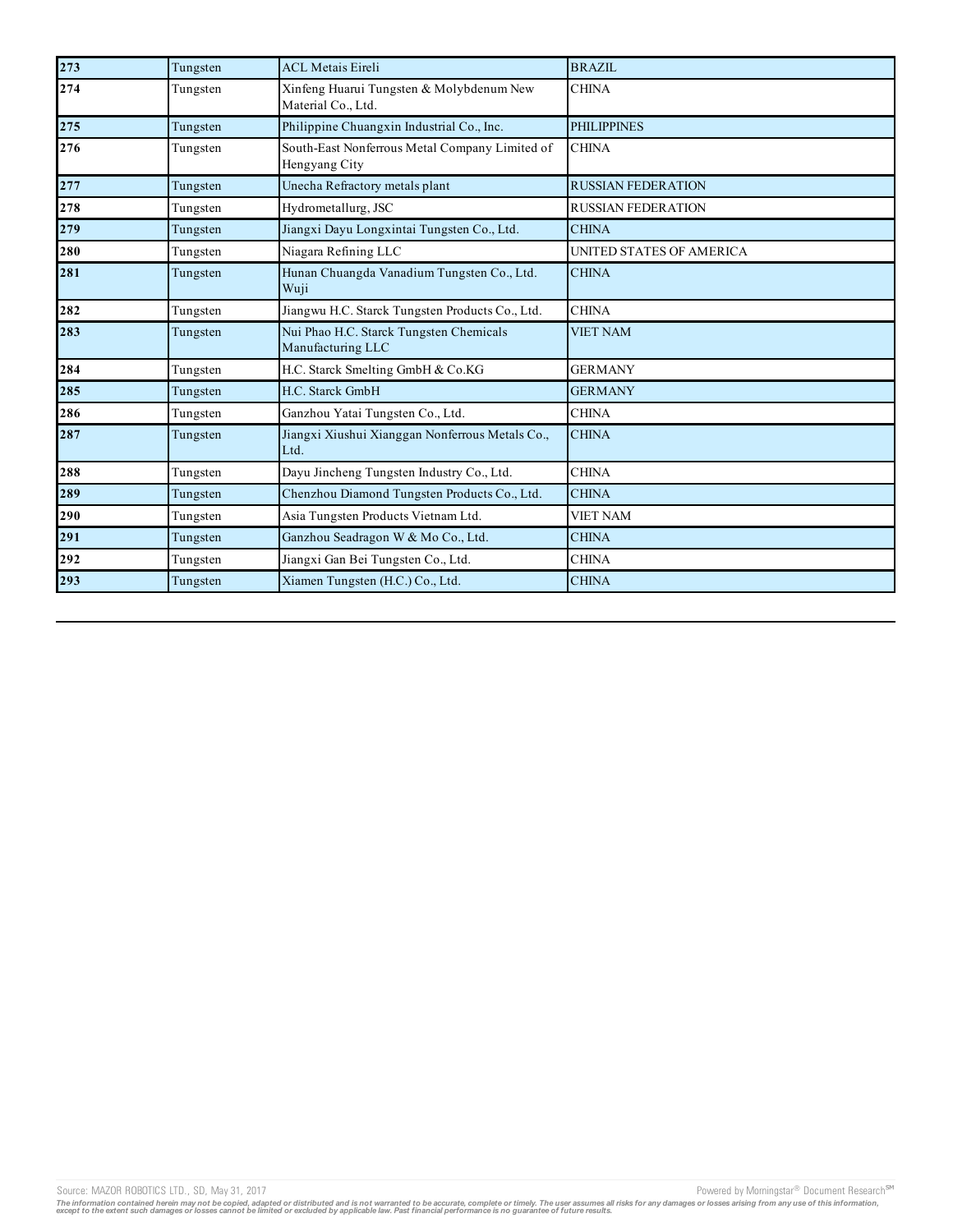| 294 | Tungsten | Malipo Haiyu Tungsten Co., Ltd.                                  | <b>CHINA</b>             |
|-----|----------|------------------------------------------------------------------|--------------------------|
| 295 | Tungsten | Jiangxi Tonggu Non-ferrous Metallurgical &<br>Chemical Co., Ltd. | <b>CHINA</b>             |
| 296 | Tungsten | Jiangxi Xinsheng Tungsten Industry Co., Ltd.                     | <b>CHINA</b>             |
| 297 | Tungsten | Jiangxi Yaosheng Tungsten Co., Ltd.                              | <b>CHINA</b>             |
| 298 | Tungsten | Ganzhou Jiangwu Ferrotungsten Co., Ltd.                          | <b>CHINA</b>             |
| 299 | Tungsten | Jiangxi Minmetals Gao'an Non-ferrous Metals Co.,<br>Ltd.         | <b>CHINA</b>             |
| 300 | Tungsten | Xinhai Rendan Shaoguan Tungsten Co., Ltd.                        | <b>CHINA</b>             |
| 301 | Tungsten | Xiamen Tungsten Co., Ltd.                                        | <b>CHINA</b>             |
| 302 | Tungsten | Wolfram Bergbau und Hütten AG                                    | <b>AUSTRIA</b>           |
| 303 | Tungsten | Vietnam Youngsun Tungsten Industry Co., Ltd.                     | <b>VIET NAM</b>          |
| 304 | Tungsten | Tejing (Vietnam) Tungsten Co., Ltd.                              | <b>VIET NAM</b>          |
| 305 | Tungsten | Kennametal Fallon                                                | UNITED STATES OF AMERICA |
| 306 | Tungsten | Ganzhou Huaxing Tungsten Products Co., Ltd.                      | <b>CHINA</b>             |
| 307 | Tungsten | Japan New Metals Co., Ltd.                                       | <b>JAPAN</b>             |
| 308 | Tungsten | Hunan Chunchang Nonferrous Metals Co., Ltd.                      | <b>CHINA</b>             |
| 309 | Tungsten | Hunan Chenzhou Mining Co., Ltd.                                  | <b>CHINA</b>             |
| 310 | Tungsten | Global Tungsten & Powders Corp.                                  | UNITED STATES OF AMERICA |
| 311 | Tungsten | Fujian Jinxin Tungsten Co., Ltd.                                 | <b>CHINA</b>             |
| 312 | Tungsten | Dayu Weiliang Tungsten Co., Ltd.                                 | <b>CHINA</b>             |
| 313 | Tungsten | Chongyi Zhangyuan Tungsten Co., Ltd.                             | <b>CHINA</b>             |
| 314 | Tungsten | Guangdong Xianglu Tungsten Co., Ltd.                             | <b>CHINA</b>             |
| 315 | Tungsten | Kennametal Huntsville                                            | UNITED STATES OF AMERICA |
| 316 | Tungsten | A.L.M.T. TUNGSTEN Corp.                                          | <b>JAPAN</b>             |